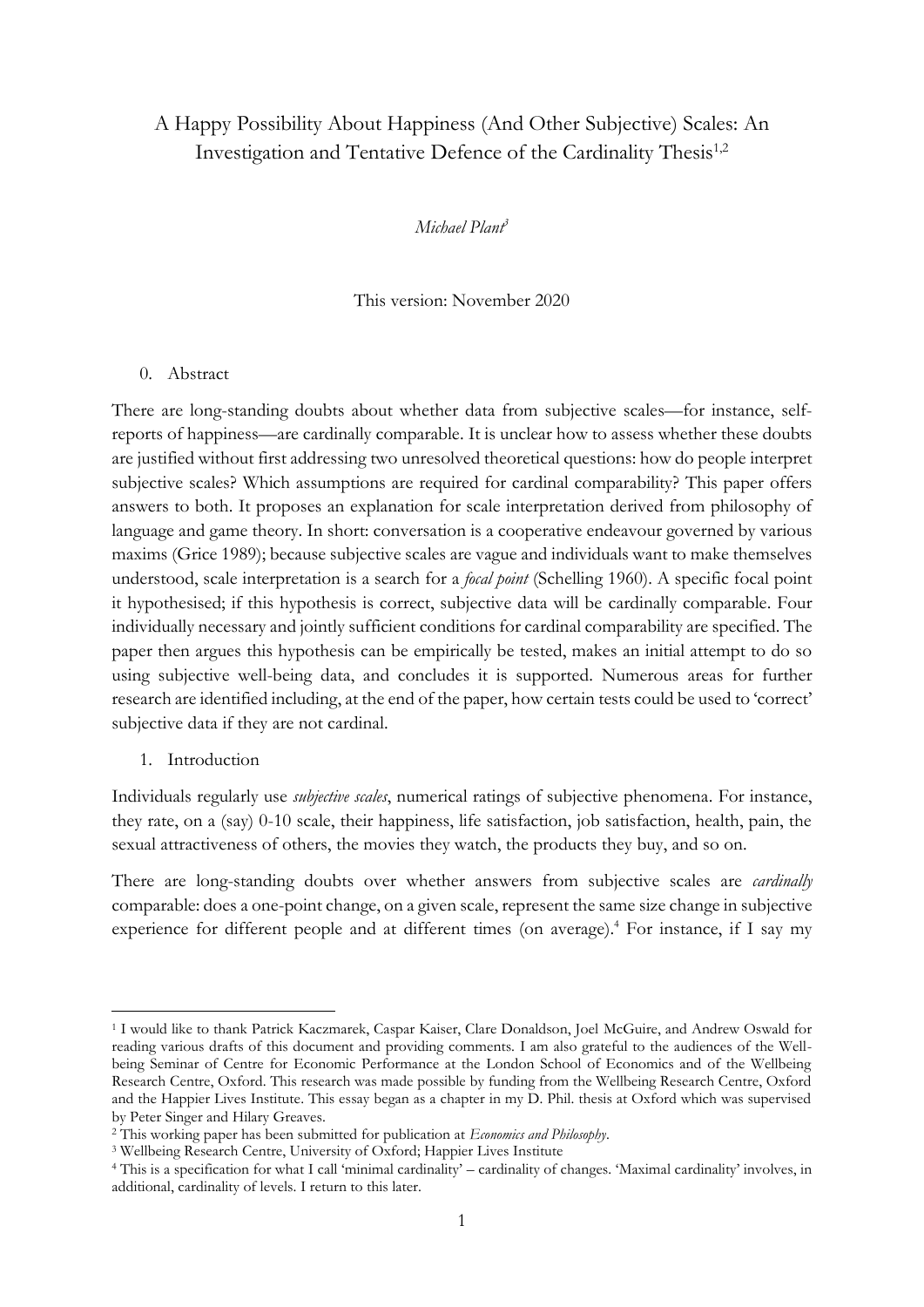happiness has gone from a 4 to a 5 out of 10, and you say your happiness has gone from a 3 to 4, can we conclude we each had the same size increase in happiness?<sup>5</sup>

One concern is that subjective phenomena are not perceived in units of intensity—they lack *phenomenal cardinality*. If, for instance, pain is not experienced in units, then it would be confused to say, "this hurts me *as much as* it hurts you". While I discuss it later, I take it this is not the main concern, which is whether groups of people *interpret* subjective scales in consistently different ways such that numerical *reports* of internal states are not cardinally comparable between people ('interpersonally') and/or over time ('intertemporally').

If subjective scales turned out to be merely *ordinal*—that is, the numbers represent a ranking but contain no information on the relative magnitudes of differences—that would be a serious inconvenience. Ordinal data do not allow us to express unit changes; this means we could not, for example, say how much different outcomes increase total happiness. Ordinal scales cannot be meaningfully averaged; therefore it would be incoherent to say things such as "the average life satisfaction of Germany is 8.2/10, 1 point higher than France" or "customer satisfaction is up by 20% this month", things we regularly do say.

Ferrer‐i‐Carbonell and Frijters (2004) observe that beliefs about the *Cardinality Thesis* (*CT*)—the assumption of cardinal comparability for subjective scales—divide on disciplinary lines: speaking broadly, psychologists tend to find it unproblematic, whereas economists consider it highly suspicious. In economics, this suspicion can be traced back to Lionel Robbins in the early  $20<sup>th</sup>$ century who thought cardinal measures of people's feelings were not only impossible but unnecessary for the discipline (Layard, 2003; Hausman, 1995). Robbins supposed the aim of economics was to determine how people act under conditions of scarcity, all that is needed to do that is the assumption individuals have a stable ordering of preferences. A prominent and recent example economists' scepticism is Bond and Lang (2018), who argue in a descriptively named paper—*The Sad Truth About Happiness Scales*—that various 'key' results in the so-called 'happiness literature' rely on *CT* and these results can be reversed if one makes different assumptions about how individuals report their happiness. I briefly discuss this paper later and argue it relies on assumptions there are good reasons to reject.

Although the nature of subjective data is both fundamental and disagreed upon, there seems to have been little explicit discussion of the cardinality thesis in the literature, excepting Ferrer-i-Carbonell and Frijters (2004), Kristoffersen (2011, 2017), Adler (2013), Ng (1997, 2008), and Van De Deijl (2017). This paucity of discussion is perhaps, on reflection, unsurprising given these issues inhabit an apparent academic no-man's land. The topic is theoretical by the standards of the empirical researchers who collect and analyse subjective data—mostly economists and psychologists. We might expect it, then it would be the nature terrain of philosophers. However, by the standards of philosophy, this question is highly empirical. While philosophers have discussed social scientists' attempts to measure subjective well-being—see e.g. Alexandrova (2012, 2016), Angner (2013), Haybron (2008, 2016)—I am unaware of any discussion by philosophers of the cardinality of these measures.

<sup>5</sup> An entirely separate question is whether, given we have had the same increase in happiness, our increases have the same value. This essay is solely concerned with descriptive questions about quantities (or intensities) of subjective states and not about the value of distributions of these states.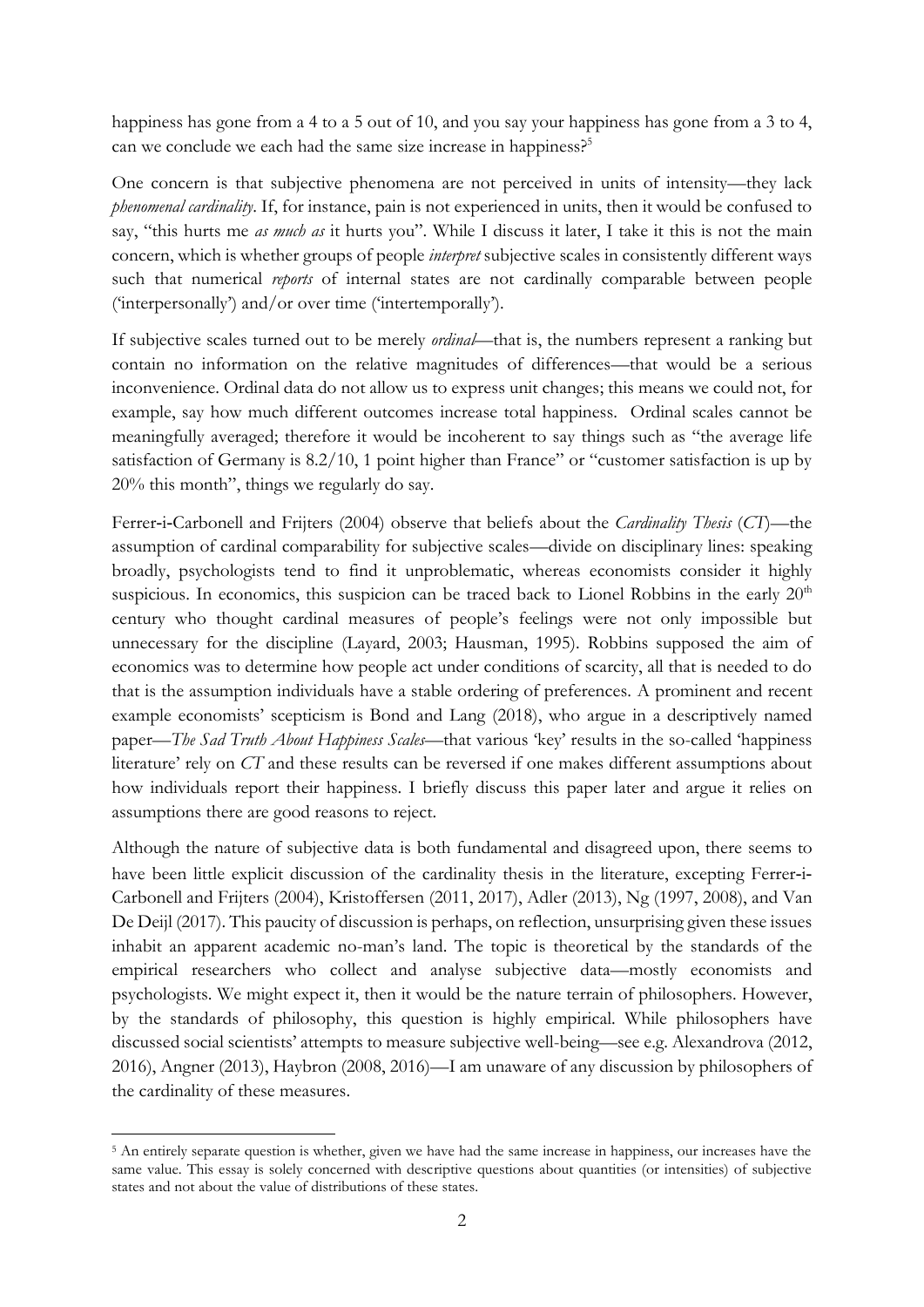Kristoffersen (2011) notes that researchers often treat their data as ordinal or cardinal (and so use different statistical tests) without clearly articulating their reasons. Stone and Krueger (2018, p189) in an article summarising the recent research into subjective well-being (SWB)—ratings of happiness, life satisfaction, and purpose—write that:

one of the most important issues inadequately addressed by current [SWB] research is that of systematic differences in question interpretation and response styles between population groups. Is there conclusive evidence that this is a problem? And, if so, are there ways to adjust for it? Information is needed about which types of group comparisons are affected, about the magnitude of the problem, and about the psychological mechanisms underlying these systematic differences.

Why hasn't this issue been addressed? Perhaps because researchers have held that this problem can often simply be ignored. Discussions of *CT* often start and end with the *Washing Out* argument: see e.g. Dolan and White (2007) and Bronsteen, Buccafusco and Masur (2012). The thought is that variations in individuals' interpretations of subjective scales, their capacities for subjective experience, etc. are random. Therefore, so long as the surveyed populations are randomly constructed and large enough, any differences will statistically 'wash out' as noise and can be ignored. Researchers might then confidently suppose that, in a given country, any differences will be random, hence this issue can be ignored for matters of national and sub-national policy.

However, the occurrence of washing out is necessary but not sufficient for the cardinality thesis to hold; cardinal comparability also requires that individuals must, on average, use a linear reporting function, where each 1-unit change on the scale represents the same magnitude change. If reporting is non-linear, e.g. each 1-unit reported increase represents twice as big an increase as the one before, subjective scales will not be cardinal whether or not deviations from this reporting pattern are random.

Even if we set aside this concern, we cannot confidently assume washing out will always occur: we might anticipate that some group differences, for instance those due to culture, will lead to systematic differences in interpretation, and/or that individuals will change their interpretations over time. Hence, it is necessary to understand and then evaluate the cardinality thesis.

Progress on this issue is currently hindered—if not halted—by a lack of theory. Quoting Stone and Krueger (2018, p175) again:

In order to have more concrete ideas about the extent to which this may be a problem, we should have a better idea of why such differences might exist in the first place, and have some theoretical justification for a concern with systematic differences in how subjective well-being questions are interpreted and answered.

For clarity, these seem to be the key theoretical questions here: (1) how (and why) do people interpret subjective scales? (2) does this interpretation generate cardinally comparable answers and, if not, what does it lead to? (3) exactly which assumptions are needed for cardinal comparability? (4) can these assumptions be tested and, if so, how? Unless and until we answer these questions we are unable to address the 'downstream' practical concerns, namely: (5) is it reasonable to assume cardinal comparability on the basis of the current evidence? (6) can we adjust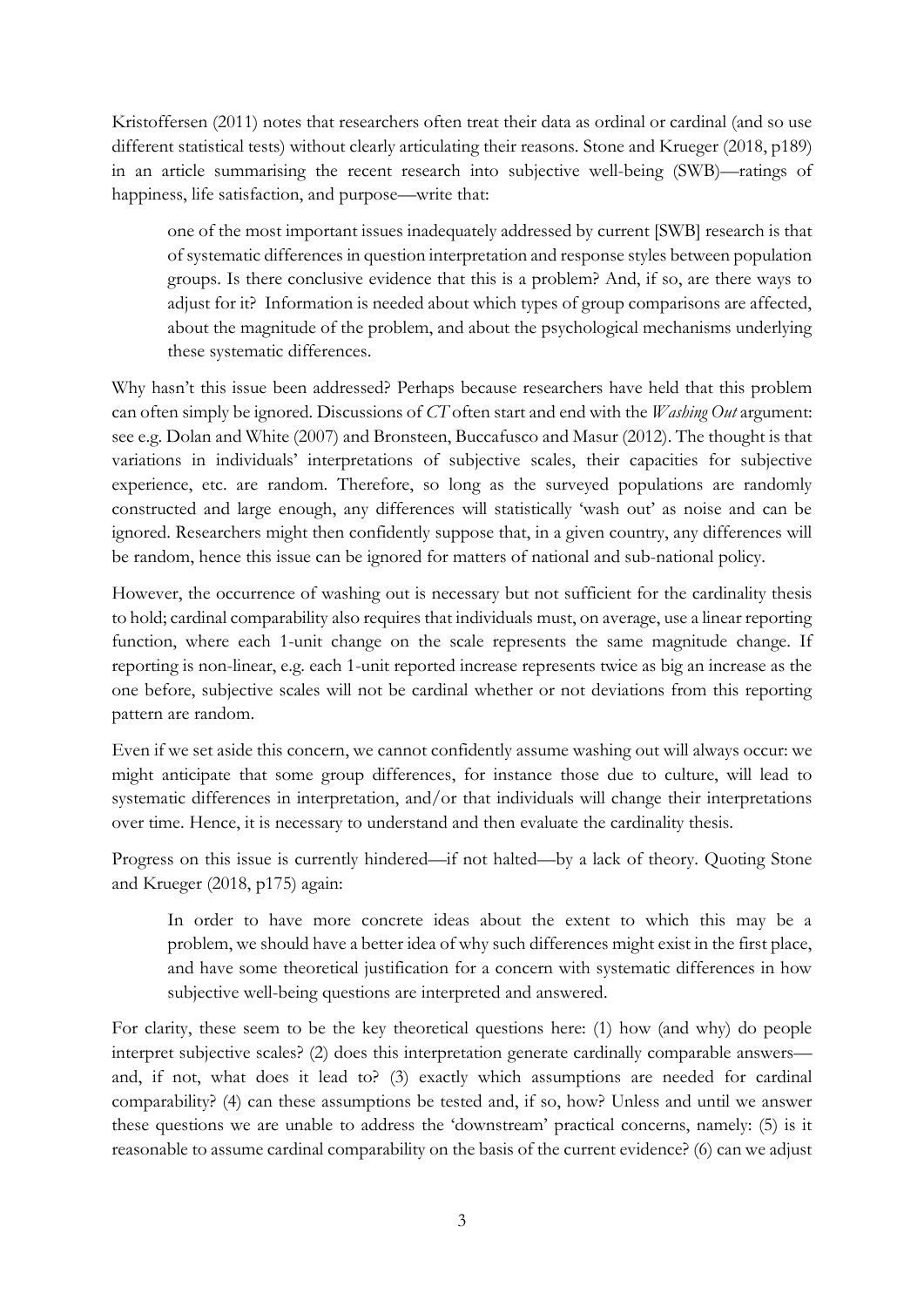subjective data if they are not cardinal and, if so, how? To the best of my knowledge, proposed answers to these questions are mostly limited or non-existent.

To make progress, I do the following in this paper. First, I propose a theoretical explanation for how individuals interpret subjective scales and explain how, if this hypothesis is true, we would expect subjective data of all types to be cardinal. Second, I decompose cardinal comparability into four individually necessary and jointly sufficient conditions. Third, I note these conditions are empirically testable, even though they concern subjective states. Fourth, I survey the small existing evidence for each condition; I find this broadly supports the Cardinality Thesis and gives no strong reason to reject it. Fifth, I set out some testable predictions of the theory and explain how, if subjective data turned out not to be cardinal, we could adjust the data by using such tests. Areas for further research are identified throughout.

Before we proceed, four further comments on the nature and scope of this problem.

First, it is quite common to express scepticism specifically about the cardinal comparability of subjective well-being; Davies (2015) for a book length critique. See OECD (2013) for an overview of measures of SWB. However, if the concern is about differential interpretation of survey questions, then this will, presumably, apply to numerical ratings of subjective phenomenon *in general*.. Hence, someone who objects to treating happiness surveys, but not other subjective data health, hotel quality, employee satisfaction, etc.—as cardinally comparable needs to justify this differential treatment.

Second, what is puzzling about the professional scepticism of some academics is that it does not seem to be shared by the public. Non-response rates for happiness and life satisfaction questions, which are often asked on a 0-10 scale, are very low and about the same as those for educational attainment and marital status (OECD, 2013). Suppose respondents sincerely believed these scales were ordinal—either because the subjective states lacked phenomenal cardinality, or the states were cardinal but the scales ordinal. How would they answer? If you believe the scale is ordinal, the numbers contain no information about magnitudes, so your choice of number is arbitrary. If the choice seemed arbitrary to respondent, we would expect both that many not to answer and for the answers that were given to show no pattern. As it is, not only do people find it no more difficult to rate their subjective experiences on an apparently cardinal scale than to know whether they are married or not, but we also do see all sorts of patterns: greater subjective well-being is associated with higher income, being partnered, and so on (Dolan, Peasgood and White, 2008).

Third, the question of whether reports of subjective data are cardinal is conceptually distinct from that of whether *well-being* (what ultimately makes life go well for us) is cardinal; we are only concerned with the former here. For discussions of the cardinality of well-being, see e.g. Broome (2004, ch. 5), Hausman (1995). One might unproblematically maintain that well-being consists in a ranking of preferences (economists usually call this conception of well-being 'utility'), and thus that well-being is only ordinally comparable, whilst nevertheless maintaining that reports of happiness (defined as a psychological state consisting in a positive balance of pleasure over displeasure), movie quality, etc. are cardinally comparable.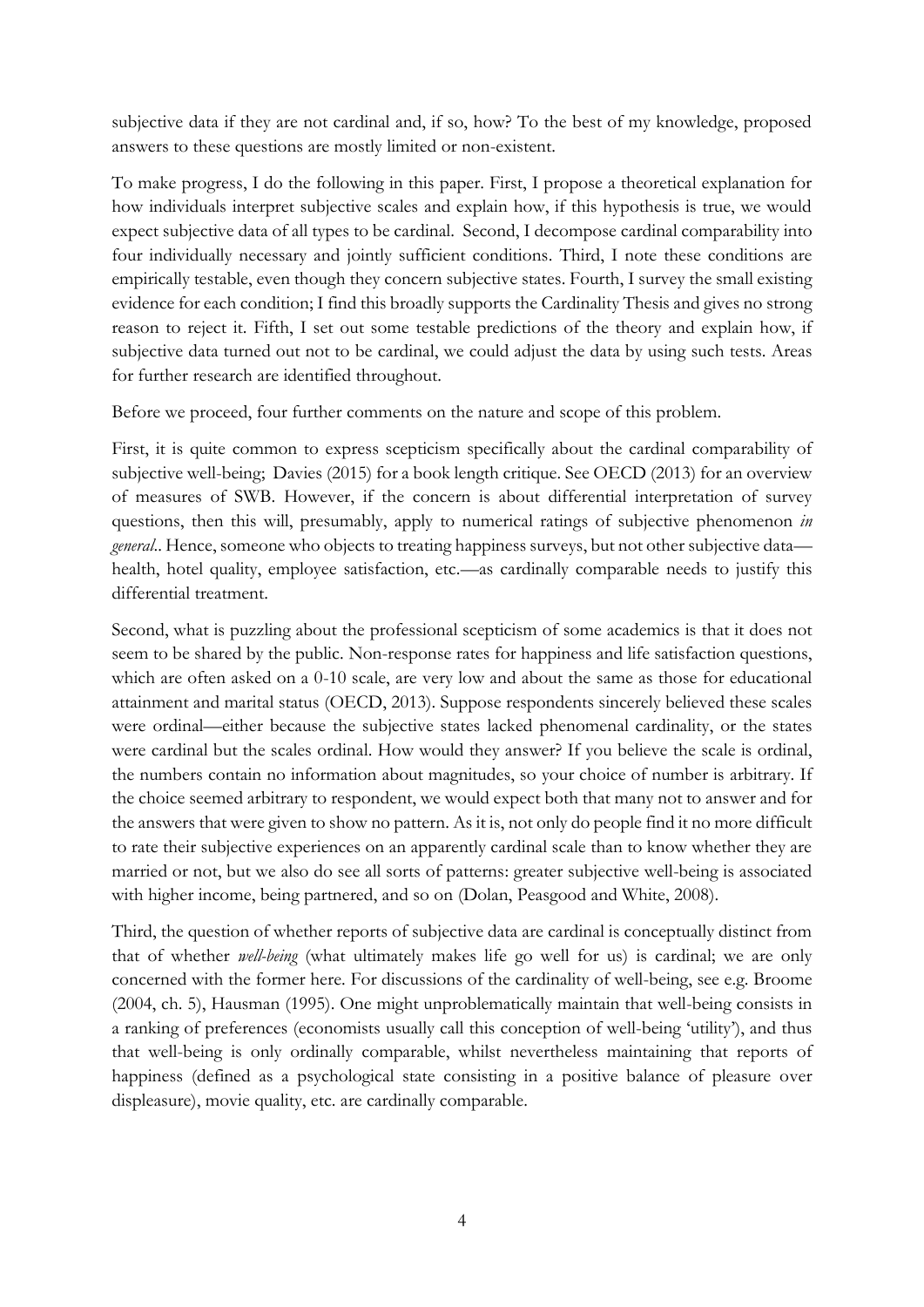Fourth, for ease of exposition, I focus on subjective well-being data but, as noted, I expect this analysis to apply to subjective scales in general. <sup>6</sup> Whether it does is a topic for further research.

Before we turn to the Schelling point story about scale use, section two provides a brief primer on units of measurement.

2. Units of measurement

Units of measurement are typically grouped according to their quantitative properties. The standard four-fold division is as follows (Edwards, 1964).

*Nominal* scales are used for labelling variables without quantitative information, for instance, gender, or hair colour.

*Ordinal* scales contain variables which have a relative magnitude, such as the order that runners finish in a race—1<sup>st</sup>, 2<sup>nd</sup>, 3<sup>rd</sup>, etc.—but lack information about the relative difference between those magnitudes.

*Interval* scales contain variables which can not only be ordered but where the differences between measurements on the scale are *equal-interval*—this is the condition for *cardinality*. Celsius temperature is the classic example—the difference between each one degree of temperature is the same in terms of the change in thermal motion. What interval scales lack is a non-arbitrary zeropoint on the scale—a location where there is no underlying quantity of what the scale measures: there is still thermal motion at zero degrees Celsius.

*Ratio* scales have the same properties of interval scales with the additional of having a non-arbitrary zero point. Examples of this include mass, time, distance, and temperature when measured in Kelvins. Ratios are meaningful, e.g. 10 minutes is twice as long as 5 minutes.

Here we are just concerned with cardinality, the property which is sufficient for an interval scale but not for a ratio scale.

What does it mean for to say two scales are 'cardinally comparable'? There is some ambiguity here which I have not seen stated. Let's say *minimal cardinality* obtains where a one-point change, on a given pair of scales, represents the same size change in the underlying property. If, as it common with subjective scales, there is a fixed number of units on the scale, e.g. an 11-unit 0-10 scale, that means each scale has the same *range*. However, this still allows the scales cover different *levels*. An example of this type is displayed in figure 1: A and B, which might represent (say) two countries, have SWB scales with the same range—6 units of actual SWB—but span different levels.

<sup>6</sup> For a substantial discussion of SWB and its measurement, see OECD (2013).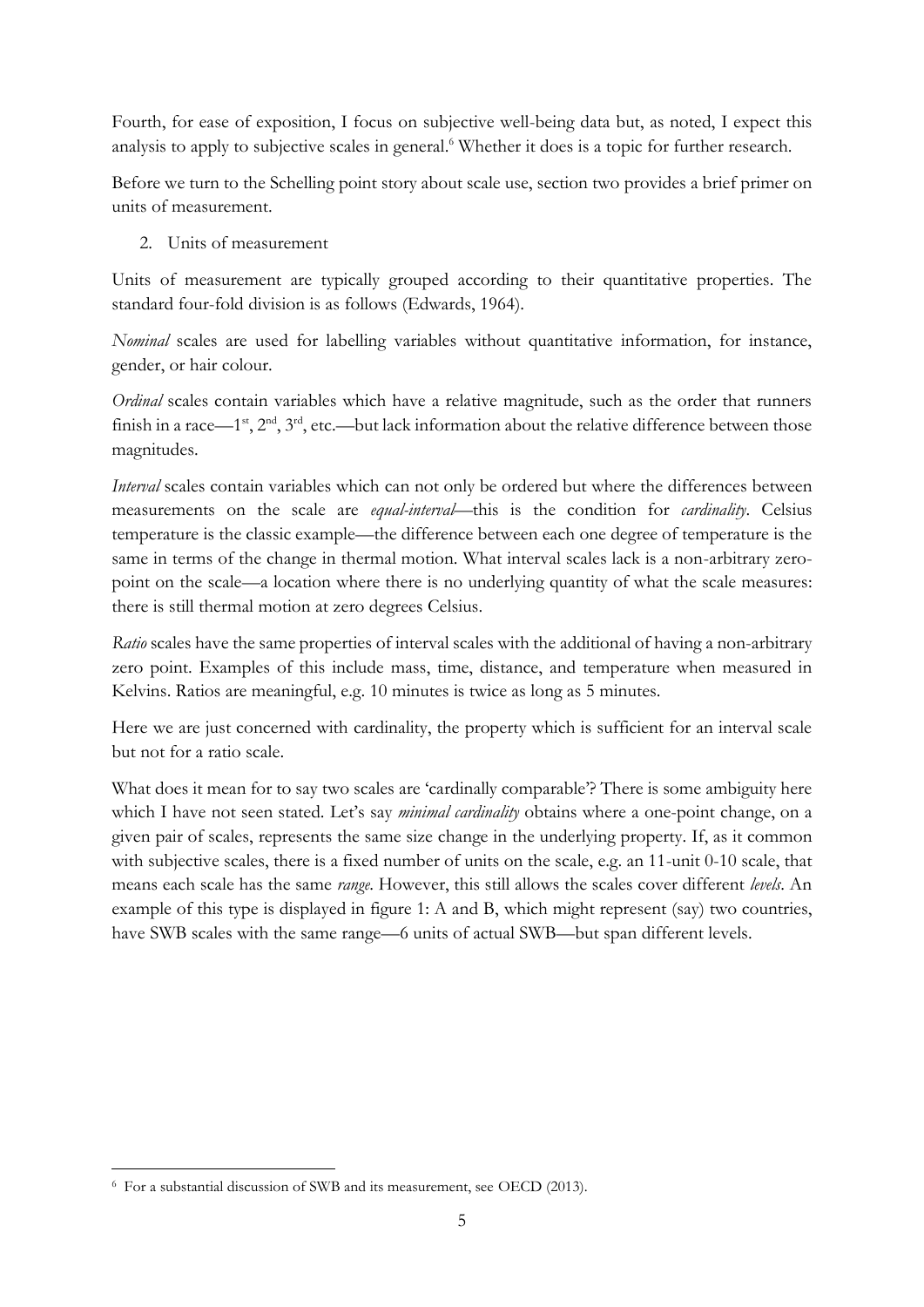

Figure 1. Minimal cardinally comparable scales with different levels

In contrast, let's say a pair of scales has *maximal cardinality*, if, in addition to having minimal cardinality, the levels are the same, i.e. 7/10 represents the same quantity on A's and B's scales.

While only minimal cardinality is needed for unit changes, maximal cardinality is needed for averages, e.g. to claim, "the English are happier than the Americans". It's unclear which sense of cardinality comparability is ordinarily meant, and additional assumptions are needed for the latter. As it happens, the hypothesis I propose in the next section leads to maximal cardinality; hence, from here onwards, when I refer to 'cardinality' without qualification I mean the maximal kind.

Even if the scales have cardinality, a further challenge is whether they are of ratio quality. I do not argue for or assume a ratio scale.

*3.* A Schelling-point story about subjective scale use

Much of the existing discussion of cardinality is quite mathematically complex (e.g. Bond and Lang (2018), Ferrer-i-Carbonell and Frijters (2004)). However, where the concern is how people report their inner states, what we need—and are currently lacking—is an explanation of how people interpret subjective scales. I propose an explanation after outlining the problems with scale interpretation.

Suppose I ask you "How happy are you?" and give you a  $0 - 10$  scale. To answer this question, you need to conscious or unconsciously fill in some details about the scale. The same will apply to other subjective scales but I will just use happiness for simplicity.

One is: what do the end points of the scale refer to? How happy(/unhappy) do you have to be to be a  $10/(0)$  out of 10? There's no logical limit to how happy you could be—happiness is unbounded—but I have given you an apparently bounded scale—we return to this in a moment.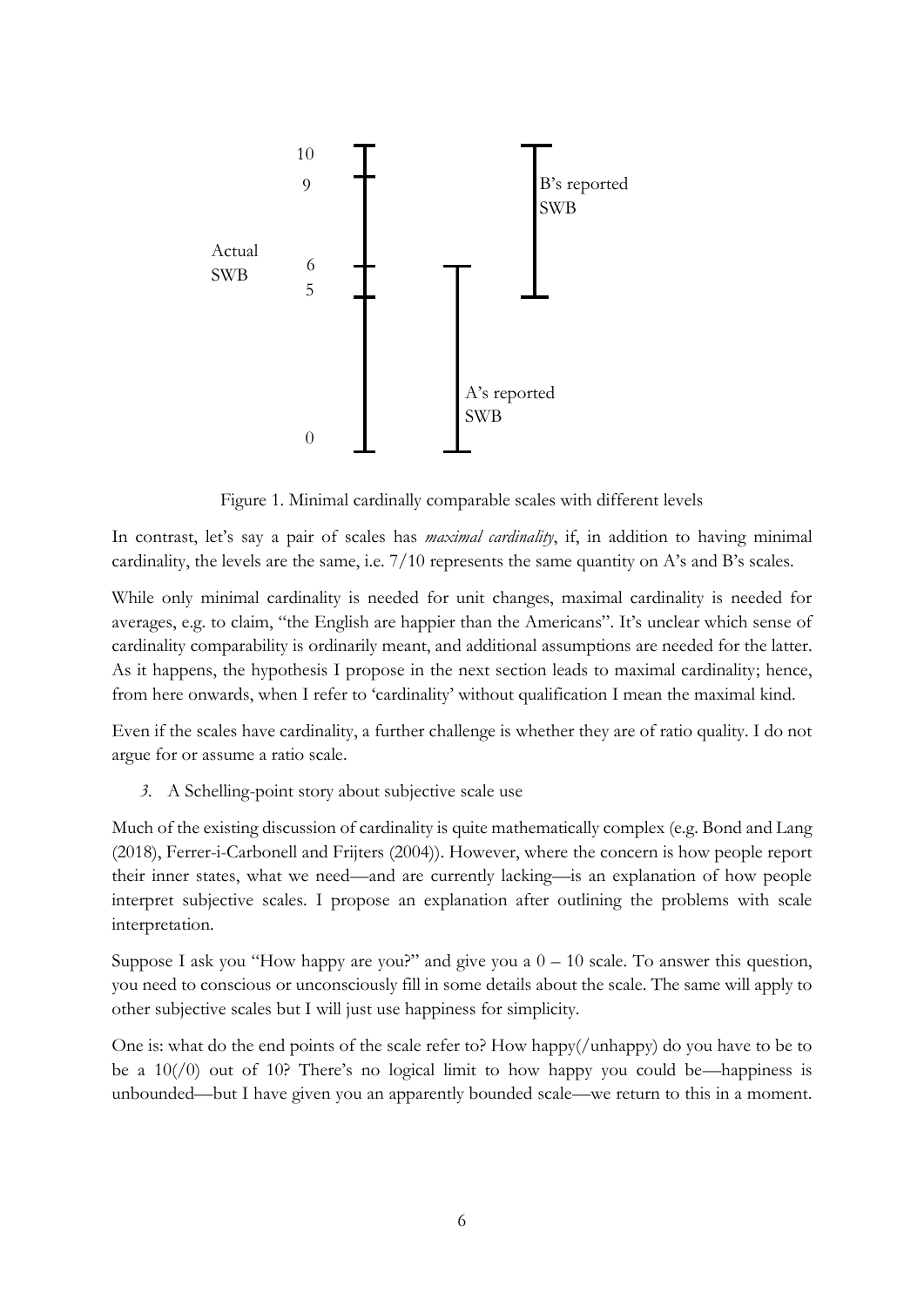I might specify 10/10 to mean (say) 'very happy' and 0/10 as 'very unhappy', but you still need to decide what 'very happy' and 'very unhappy' mean.<sup>7</sup>

The other, as noted, is your reporting function: the relationship between your experienced and reported happiness. You might use a linear reporting function (every one-unit change on the selfreported scale represents the same change in happiness) but you might do something else.<sup>8</sup>

Once you've established how to use the scale, you then think of how happy you feel in terms of that scale. You've only been given a limited number of response categories, but happiness varies (nearly) continuously, so you pick the number closest to your internal score;<sup>9</sup> for example, you think you're 7.4/10, but you can only choose whole numbers, so you say you are 7/10.

How should we expect people will interpret subjective scales? An important observation made by Grice (1989), a philosopher of language, is that conversations are often cooperative endeavours, where speakers and listeners rely on each other to think and act in certain ways in order to be understood. Grice proposed the *Cooperative Principle*: "Make your conversational contribution such as is required, at the stage at which it occurs, by the accepted purpose or direction of the talk exchange in which you are engaged". This principle has several maxims, which are, roughly: to be truthful, to give no more and no less information than required, to be relevant, and to be clear.

We can expect individuals, when surveyed, will try to accurately communicate their inner states (Schwarz, 1995). There are, as noted, many ways to interpret the scale and individuals cannot communicate with each other on which one to use. Hence, to make their answers accurate, individuals will need to anticipate how *other* people will interpret the scale and then give their answers in terms of the scale they expect others to use. If I am confident my 6/10 represents a different amount of happiness from everyone else's 6/10, I am being uncooperative and can expect to be misunderstood.

Turning from philosophy to economics, in game theoretic terms individuals are seeking a *Schelling point*, or a *focal point*, a default solution picked in the absence of communication (Schelling, 1960). The most famous illustration of the Schelling point is the New York question: if you are to meet a stranger in New York City, but you cannot communicate with the person, when and where will you choose to meet? Thomas Schelling, the Noble-prize winning economist after whom the term is named, asked a group of students this question and found that the most common answer was noon (at the information booth) at Grand Central Station. One could meet at any time and place, but certain answers are, for whatever reason, more salient and more likely to lead to successful coordination.

<sup>7</sup> Technically, one only needs to decide on the meanings of two points on the scale and extrapolate from there. As the number of points on the scales is fixed, deciding on the meaning of two points does generate meanings for the ends of the scale.

<sup>&</sup>lt;sup>8</sup> In fact, you'll also need to decide on at least two non-numerical issues: what does 'happy' mean? What time period is being asked about (right now? In general? Recently? Etc.)? While such questions are relevant for comparing answers, they are beyond the scope of this essay. For some discussion, see Benjamin *et al.* (2020). Here, I concentrate only on the numerical issues of scale interpretation, i.e. I assume that individuals are answering the same qualitative question and then ask, further, whether we can conclude their answers are cardinally comparable.

<sup>9</sup> Note, however, Edgeworth's (1881) claim that there is a minimum 'just perceivable increment' in sensation.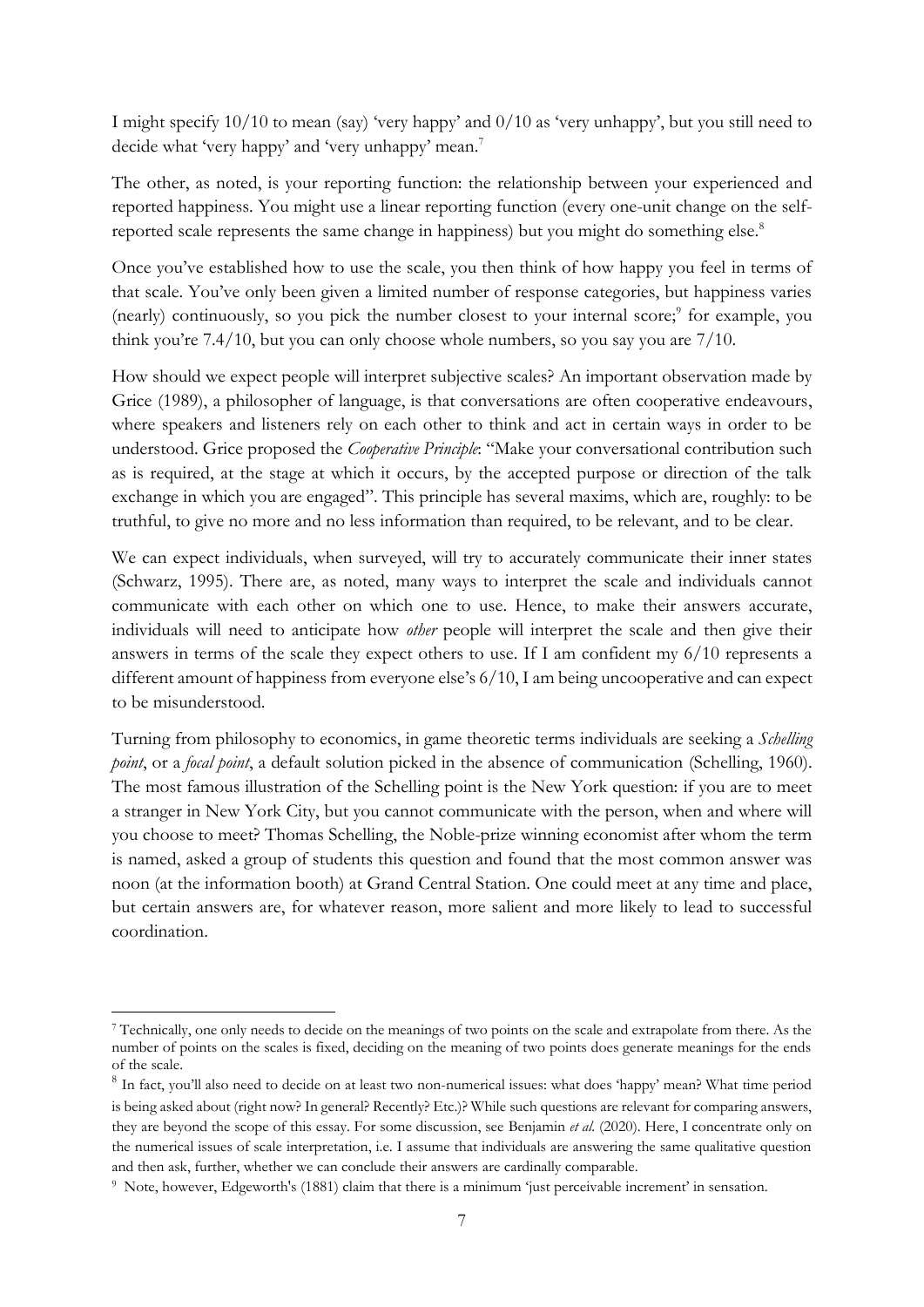What is the Schelling point for subjective scales? I hypothesise that, when respondents as asked to rate the value of a subjective state and given a limited number of options, e.g.  $a\theta - 10$  scale, they will interpret the top and bottom of scales as, respectively, the lowest and highest values the state takes *in practice* (more on this in a moment), and then interpret the scale as linear, so that each point on the scale represents the same change in magnitude.

## Why expect this?

Starting with the reporting function, linearity is the natural choice as it makes the scale cardinal; as Ferrer-i-Carbonell and Frijters (2004) note, cardinal scales are the type people are familiar with, e.g. what we use for measuring weight, height, income, etc. and hence the default option we would expect others to use. I discuss two alternative (but implausible) reporting functions later.

A linear reporting function is necessary but not sufficient for (minimal or maximal) cardinality comparability across time and between people. You and I might treat our own scales as equalinterval, but if yours is twice as 'long' as mine, then a one-point change for you is equivalent to a two-point change for me (and so minimal cardinality will not obtain).

Regarding endpoints, I might consider using 10/10 to mean the happiest it is logically possible to be. But there's no *logical* limit to happiness, just as there is no logical limit to how large numbers can be, so I cannot sensibly report my happiness on that scale. There is a *nomological* limit to happiness—a maximum within the laws of nature in this universe—but it is not obvious where it is, which makes it likewise impractical. Perhaps my current happiness is 5.00000001/10 on a scale where  $10/10$  is the nomological limit.

We do not want our scales to be too long *or* too short. If I use 10/10 to mean how happy I am on an average day, there's no way for me to convey how happy I am at my happiest. I could use 10/10 to mean the happiest I have ever been. But what if I expect to become happier tomorrow? If I say I'm 10/10 both days, I can't expect the person analysing the survey to know *I* mean two different things. The same concerns apply over time as they do across people. If you and I use our 10/10 to mean our personal maximums so far, but I know you have been happier than me, our scores will mean different things.

Hence, the 'goldilocks' solution here—not too short, not too long—seems to be to use the endpoints to represent the real limits, e.g. the happiest/unhappiest anyone is in the actual world. These are both the smallest *and* the largest magnitudes I and others would need if we all want to use the same length scale over time and so have cardinally comparable answers.

Of course, individuals will differ somewhat on what they think minimum and maximum in fact are. This may not matter, however, due to a 'wisdom of the crowds' effect. Galton (1907) famously observed that when a large group of people guessed the weight of a cow at a country fair, the median answer of the crowd was surprisingly accurate: within 1% of true answer. By extension, we can anticipate that, in aggregate, individuals' choices of subjective scale endpoints will approximate the true maximum and minimum.

Subjective scales are sometimes criticised for being a bounded measure of something unbounded ("why does happiness only go up to 10? *Surely* it's possible to be happier.") (Benjamin, 2020). We can now see this complaint rests on a misunderstanding. Subjective phenomena do not have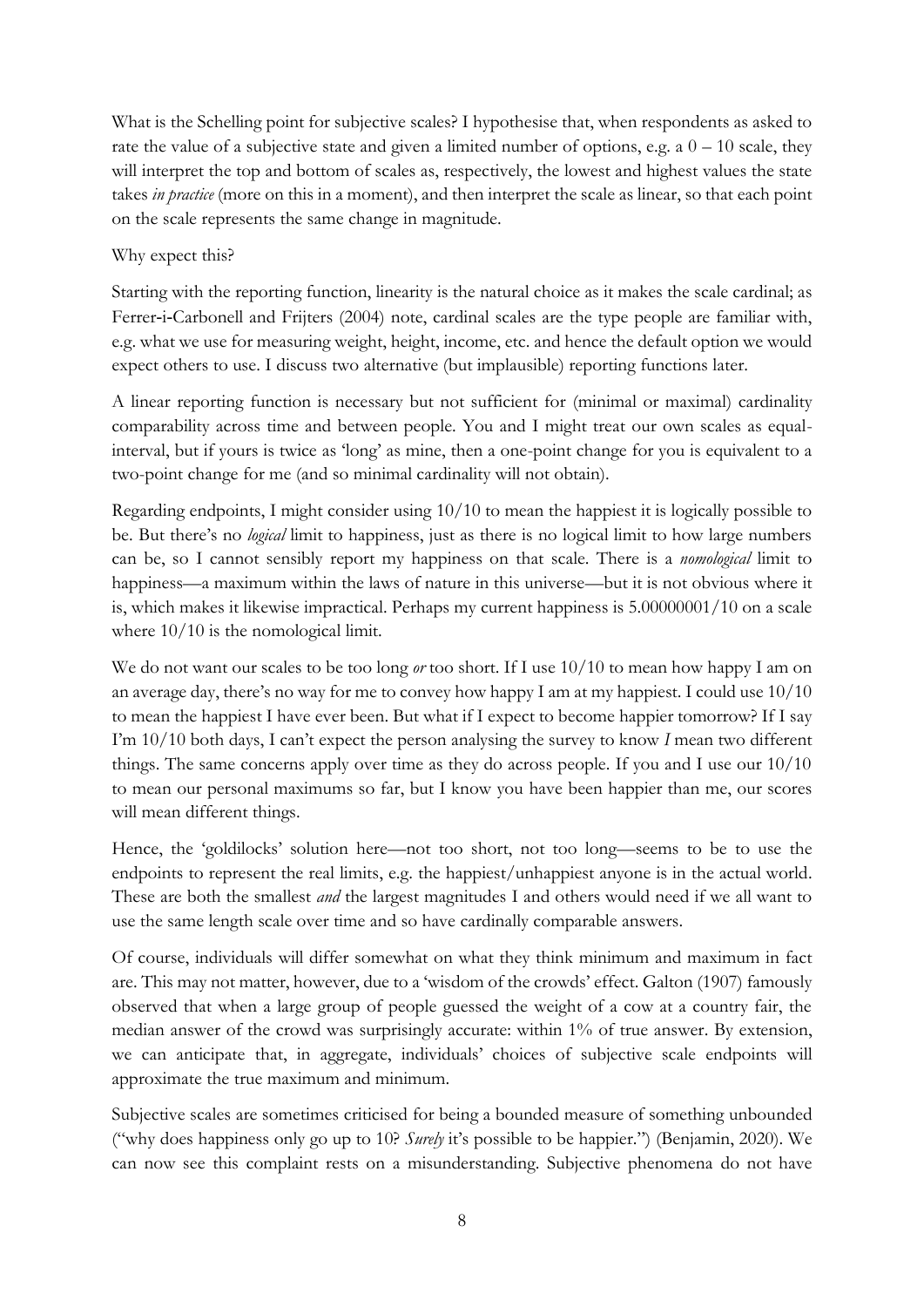objectively measurable units. Hence, the numerical labels we attach to the ends of the scales are effectively arbitrary—the scales could run from 0 to 1,000, -50 to 50, etc.<sup>10</sup> If the endpoints cover the full range that is realistically possible, then the scales are not *realistically* bounded: while it is logically possible to be happier than 10/10, this is not practically possible, simply because we 'stretch' the scales to include whatever is actually possible.

We might wonder if people have a good idea of what the actual limits of happiness are. Further research should investigate this, but this assumption seems reasonable: we frequently communicate with each other about the highs, lows, and middles of our own lives and those of other people, in the latter case often through stories.

If the hypothesis about scale interpretation were true, the cardinality thesis will hold. A linear reporting function means each individual's scale at a given time is cardinal; if everyone uses the same length scale at all times and as each other, then a 1-unit reported change is the same for everyone everywhere—minimal cardinality; as the same levels are used for the end-points—the actual limits—we get to maximal cardinality.

As far as I know, the suggestion that subjective scale use be understood as a search for focal points has not been offered before. With it, we have an explanation of what individuals are doing when they answer subjective questions—they are not picking scales at random but are trying to make themselves understood.

While the focal point I have proposed—a linear reporting function and endpoints representing the real limits—seems the most intuitive if individuals want their answers to be understood, respondents might choose another.

An alternative hypothesis is for individuals to use their own personal maximum and minimum intensities to date for their endpoints; this could be motivated by respondents feeling they do not know what the collective limits are and instead relying on their own. If individuals do this and have different personal endpoints, the data will not be cardinally comparable.

This leaves us with two hypotheses. Before we discuss testing these empirically, let us break the cardinality thesis into its constituent parts.

4. Decomposing and assessing the cardinality thesis

From the discussion above, it may now be clear there are four conditions are individually necessary and jointly sufficient for *CT* holding *on average*. Let's spell these out.

*C1 Phenomenal Cardinality*: the underlying subjective state is perceived in units of intensity.

*C2 Linearity*: there is a linear relationship between the true and the reported subjective state.

*C3 Intertemporality*: for each individual, the top and bottom of their self-reported scale represent the same magnitudes of the subjective phenomenon across time and this covers at least the full range of the phenomenon that is actually possible.

<sup>&</sup>lt;sup>10</sup> At least, not practically. One approach, experimentally pioneered by Ng (1996) is to start by assuming Edgeworth's (1881) idea that all 'just perceived increments' in sensation are the same for everyone and then count up the number of those.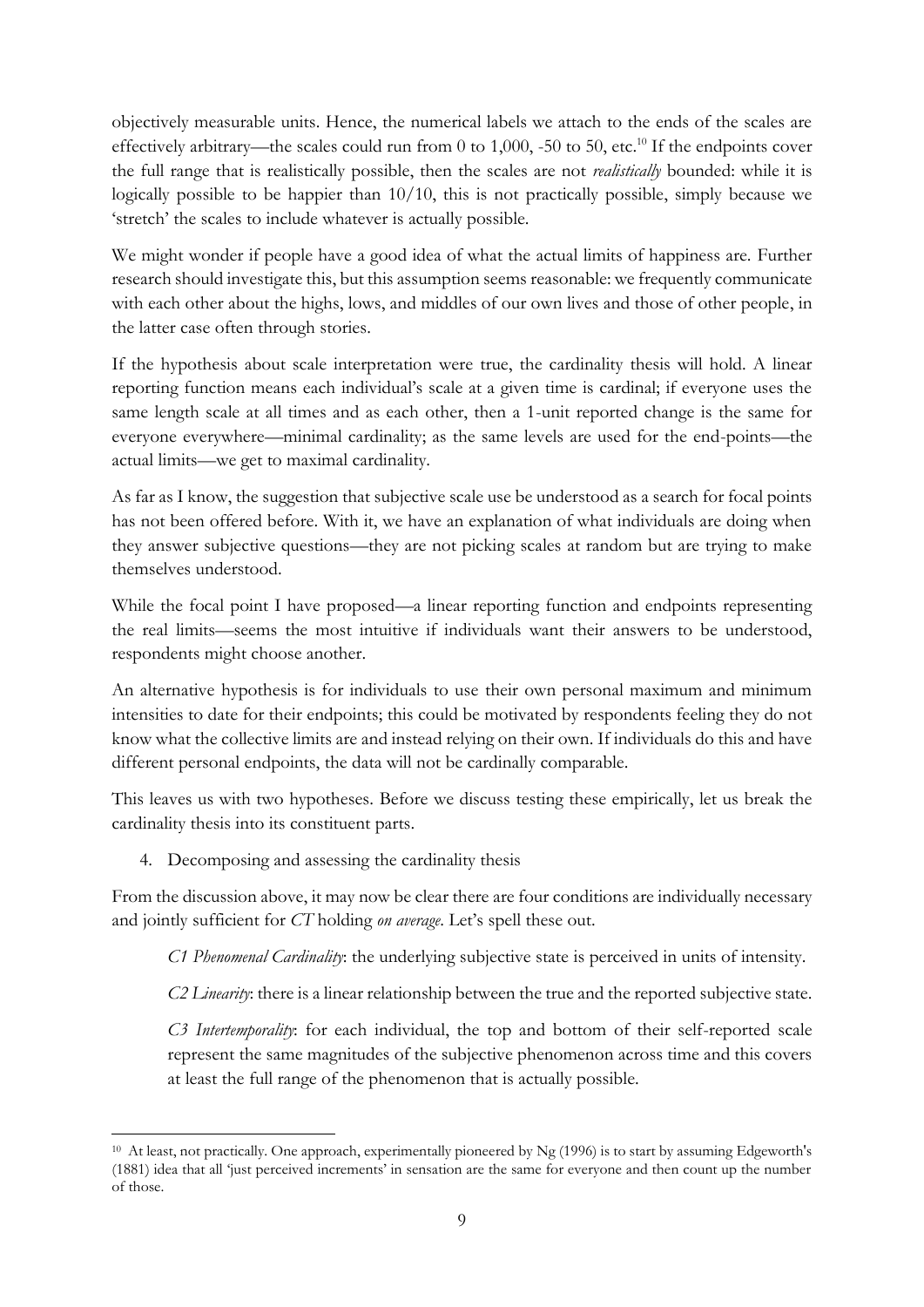*C4 Interpersonality*: for different individuals, the top and bottom of their self-reported scales represent the same magnitudes of the subjective phenomenon at a time and this covers at least the full range of the phenomenon that is actually possible.

I now make few comments on the conditions and their evaluation.

What should we conclude about the cardinal comparability of subjective data if the conditions fail? This depends on which condition we are concerned with and how it fails. The first condition is fundamental: if the subjective phenomenon itself lacks cardinality, of course there could not be a cardinal measure of it; by analogy, C1 is about whether we can have a measuring stick at all. Continuing the analogy, C2 concerns whether the measuring sticks are bent, C3 is if the length of each of each stick changes over time, and C4 is whether different people have the same length sticks. Hence, if the first condition holds, but one or more of conditions two to four fail, that means the self-reported data are not cardinal to *some* extent and, therefore, the subsequent concern will be *how far* the data are from being cardinal (on average). It matters if our measuring sticks are slightly bent or very crooked. The cardinality thesis could fail to be exactly true, but nevertheless be approximately true. It's worth adding that, if we know how bent our sticks are, then we can straighten them.

CT requires stronger assumptions than are necessary for subjective scales to be cardinally comparable in certain circumstances. For instance, for comparisons between my happiness scores today and my happiness scores tomorrow, C4 isn't necessary. As such, *CT* might more fully be described the 'Raw, Universal Cardinality Thesis', the view the 'raw', unadjusted self-reports are 'universally' cardinally comparable, that is cardinally comparable across all times and individuals. Having noted this, I return to calling it just the 'Cardinality Thesis'.

Consistent with the Schelling point analysis, C3 and C4 do not specify exactly what range individuals must use, just so long as it covers at least the actual range and the same range is used across time and across people, respectively.

We might wonder if we can evaluate whether, or to what extent, the conditions hold. It is a necessary property of subjective states that they cannot be measured objectively. Therefore, we cannot empirically test for phenomenal cardinality, nor can we be certain if differences in *reported* happiness are due to (a) differences in experienced happiness, (b) differences in reporting behaviour or (c) or some combination of the two. Should we assume then, that no evidence or reasoning would have any bearing on this topic? Is assuming scale cardinality, in the end, a matter of faith?

This would be too fast. What we should do here is to evaluate hypotheses by using inference to the best explanation, the methodology philosophers of science have argued is the cornerstone of the scientific method (Boyd, 1980; Harman, 1965; Williamson, 2017). Although this may seem obvious, I stress it because I have been surprised to find, in discussion, that sceptics of *CT* seem to think that, because we cannot objectively measure subjective states, all hypotheses about subjective states are equiprobable. While it is always the case that more than one hypothesis will fit the facts, but that does not mean that all hypotheses are equally likely. Given our background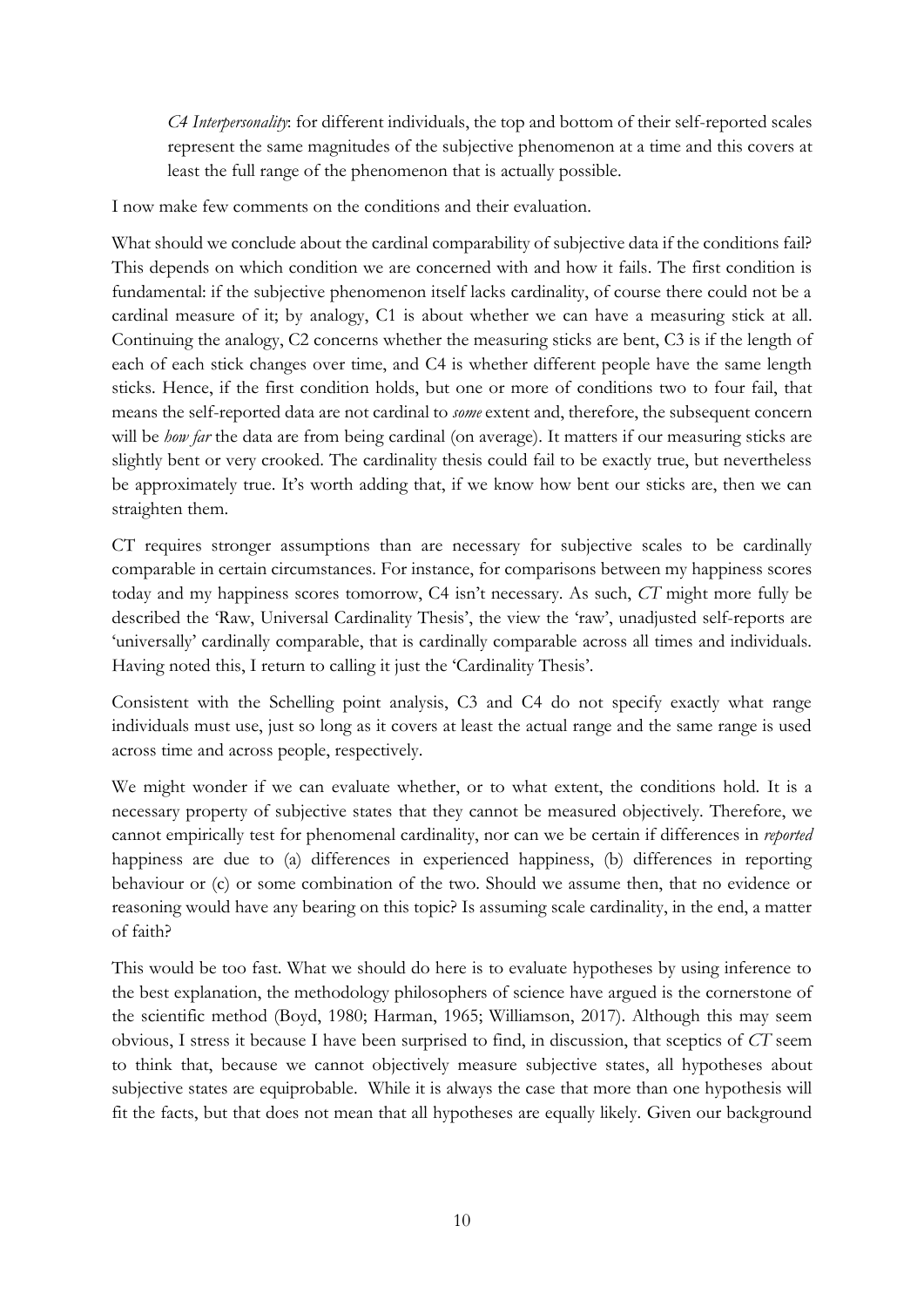beliefs, including experience of our own mental states, certain pieces of evidence will raise or lower our credence in the various conditions.<sup>11</sup>

In the next section, I will survey the existing evidence that seems relevant to CT and explain what we should infer from. After that, I propose various predictions that follow from the Schelling point hypothesis; I explain how they could be empirically tested with further work and how the results of these tests will either confirm the hypothesis or, if they falsify it, indicate how subjective data could be adjusted to make it cardinally comparable.

5. Assessing the conditions

As there are several conditions that comprise CT, this assessment proceeds in several subsections.

5.1 Condition 1: Phenomenal Cardinality

As noted, if the subjective phenomenon at hand is not perceived in units of intensity, there could not a cardinal measure of it.

Regarding happiness, it is introspectively obvious we can assign magnitudes to the intensities of sensations. This is reflected in our language. As Ng (1997) points out, we do think it is coherent to make claims of the following type, "being thrown in a bath of sulphuric acid would feel at least twice as bad as stubbing my toe". Ng (2008) observes it is often hard to make these comparisons precisely, but I note that this poses no threat to there being, in reality, precise cardinal differences. If I try to guess how many times heavier Mount Everest is than Mont Blanc, the fact I do know precisely what the answer is does mean there is not, in reality, a precise difference in their relative weights.<sup>12</sup> If happiness were ordinal then all that could be said was that the sulphuric acid bath was *worse* than the toe-stubbing, not that it was worse by some *amount*.

One criticism of hedonism, the view well-being consists in happiness, where happiness refers to pleasurable experiences, is the *heterogeneity* objection: pleasurable experiences, such those from reading a book, falling in love, or eating ice-cream are so different that there is no single, common scale we can put them all on (Nussbaum, 2012; Heathwood, 2006). However, as Crisp (2006) straightforwardly counters, all these experiences do seem to share a common property, pleasurableness, or 'hedonic feeling tone', and this admits of degree, even if these experiences are nevertheless qualitatively different in some respect. As noted earlier, non-response rates for happiness and life satisfaction questionnaires are low, which indicates respondents have little difficult in putting their subjective experiences on a single scale (OECD, 2013). Perhaps all we can say to the sceptic who still disbelieves there are subjective units of intensity for happiness, is, as the saying goes, "if you have to ask, you'll never know".

It doesn't seem the feature of having units of felt intensity is peculiar to happiness or life satisfaction. Hence, to the critic who disbelieves condition 1 applies to happiness, the question is

<sup>11</sup> More technically, I am employing a Bayesian approach to epistemology. See Talbott (2016) and references therein. While a formal Bayesian analysis of this topic (where we specify our prior probabilities in certain beliefs and then say how evidence updates our posterior probabilities) is possible, I think it would add very little.

<sup>&</sup>lt;sup>12</sup> In other words, the vagueness is epistemic, not metaphysical. I am grateful to Caspar Kaiser for suggesting this point.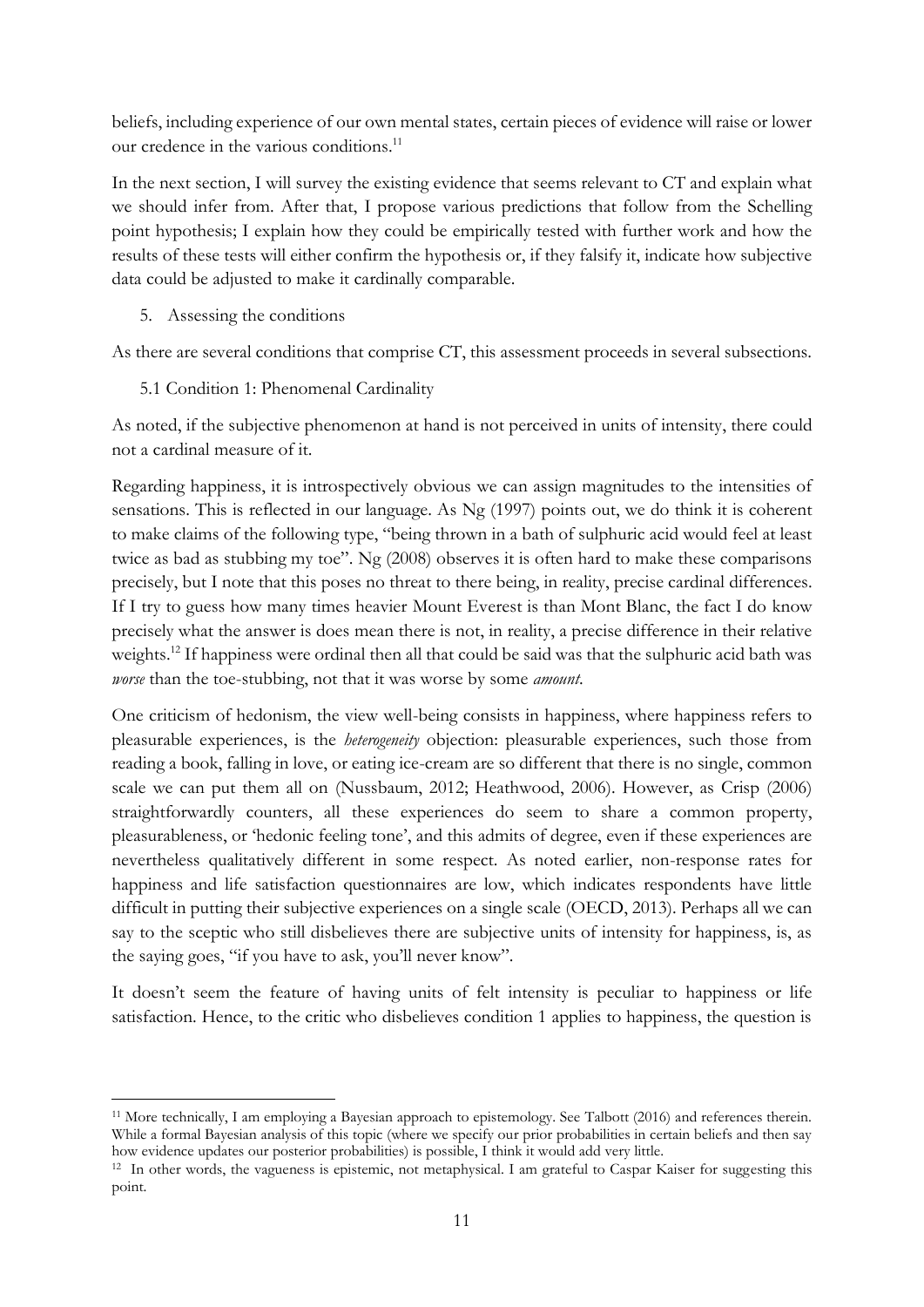whether it fails for other subjective states—such as tastiness, loudness, brightness, etc.—and, if so, what the relevant difference is.

#### 5.2 Condition 2: Linearity

It is generally assumed the relationship between reported and underlying subjective states is linear, but only approximately (Kristoffersen, 2011). Why only approximately? As noted, individuals have only a limited number of response categories, which forces them to pick the response category closest to their subjective state. As such, for a given individual at a given time, reporting behaviour will follow a step-wise function as illustrated in figure 2. However, if we collect many reports, we can assume the relationship between reported and true SWB approximates a line on average: there will be about as many people who feel  $6.8/10$  and are pushed to report  $7/10$  as those who feel 7.2/10, and so on, hence the *average true* happiness score for those who *report* 7/10 is 7/10.<sup>13</sup>

There is at least some reason to think the reporting function might not be even approximately linear. I'll mention the two most plausible alternatives. After this, I argue linearity is supported by the evidence and clear up two confusions.



Fig 2. Linear stepwise relationship

One possibility is that the reporting relationship is logarithmic: that each one-unit reported increase of SWB represents a (say) doubling of the intensity of the true subjective state. This is shown in figure 3. This seems to be motivated by a *prima facie* similarity to the 'Weber-Fechner' law in psychophysics that the perceived intensity is proportional to the logarithm of the stimulus, thus physical forces, e.g. sound pressure, need to roughly triple for subjects to experience a one-unit change in subjective intensity, e.g. perceived loudness (Portugal and Svaiter, 2011).<sup>14</sup>

<sup>&</sup>lt;sup>13</sup> In fact, and this seems not to have been noticed before, this will not quite be true. Supposing happiness is roughly normally distributed, then there will be slightly more people on the side of the cut-offs closer to the median score. For instance, while those with a true happiness of  $7.5 \le x \le 8.5$  will report an  $8/10$ , there will be more people in the range 7.5  $\times$  8.5 so the average true happiness score of those who report 8 will be slightly lower than 8. <sup>14</sup> I note the details of the law are unimportant for our purposes.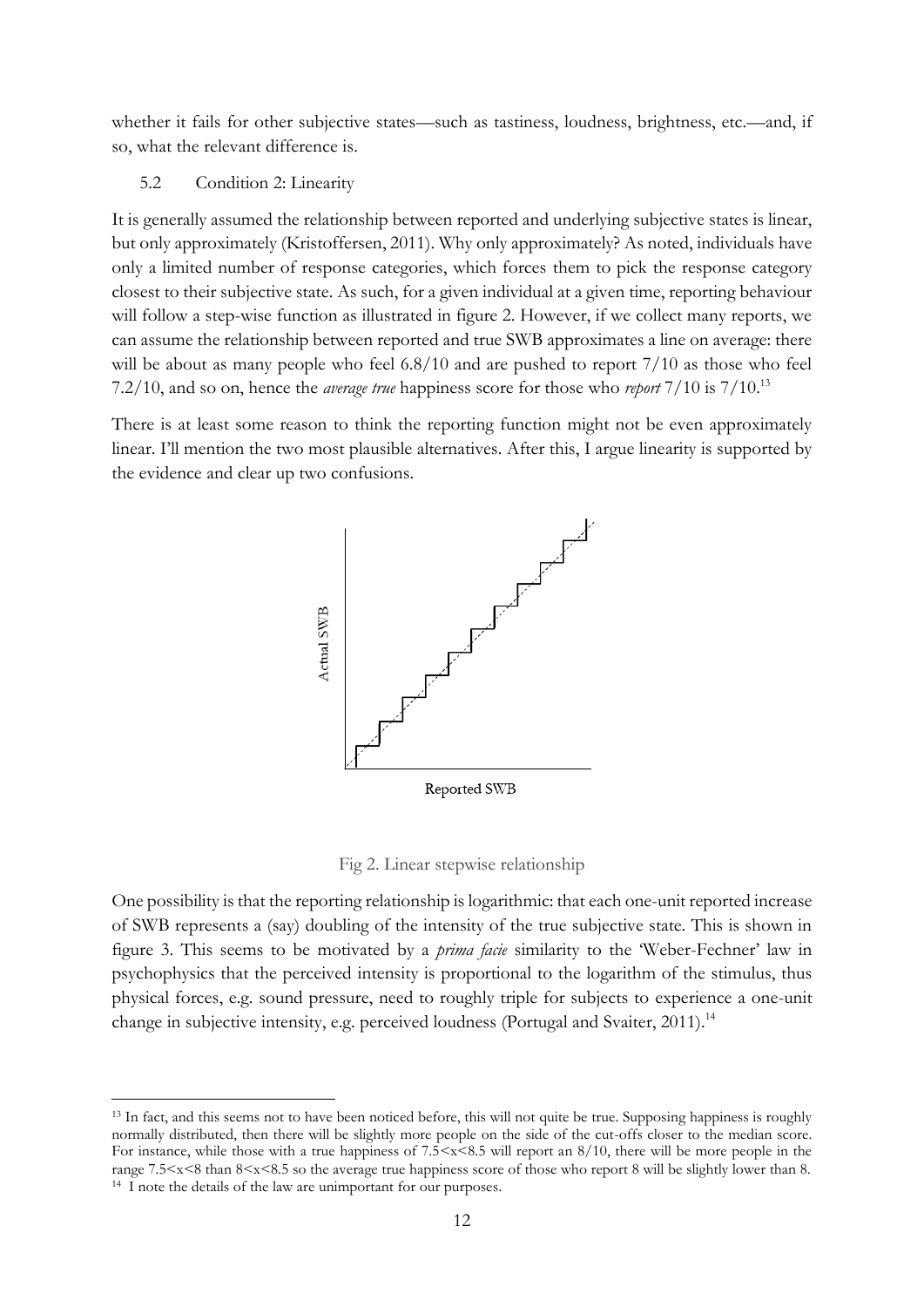Ng (2008) suggests another possibility: the relationship between actual and measured SWB takes an arc-tangent form. This means the distance in actual SWB increases at the extremes of the scale. Thus, the actual difference between a self-reported 9 and 10 (and 1 and 2) is greater than the difference between a 3 and 4, a 5 and 6, etc. This is represented in figure 4. Ng's rationale is that, as there is no logical limit to happiness, the use of a linear representation which covered the full logical range would compress all changes in happiness from ordinary life event into a tiny range around the middle of the scale: e.g. becoming unemployed might take someone from 5/10 to 5.00002/10. The apparent advantage of the arc-tangent is that it makes the scale's middle comprehensive while still allowing very high happiness scores to be represented at the top of the range.

Three separate pieces of evidence indicate C2, the linearity condition is true, or nearly true. The first comes from Oswald (2008), who asked respondents to rate their own height relative to their gender, on a horizontal line labelled "very short" on the far left and "very tall" on the far right. Ten small equidistant vertical dashes were marked as a visual aid. The objective height of the participants was also measured. The correlation between subjective and objective height was very high (0.8) and regression equations found the relationship between subjective and objective



height was effectively linear. This indicates individuals treat bounded scales of objectively measurable properties—in this case height—as linear.

We might wonder if people do the same for properties which are not objectively measurable, such as feelings. In a second study, van Praag (1991) gave subjects given ordered evaluative verbal labels ("very bad", "bad", "not bad", "not good", "good", "very good") and asked subjects to place this on a cardinal numerical scale labelled "1" and "1000". The general pattern across individuals was to place the labels so they were roughly equal distances apart on the scale; in other words, individuals constructed a cardinal scale with the ordered subjective data. Note that this finding leaves open whether each individual's scale had the same range and/or covered the same levels.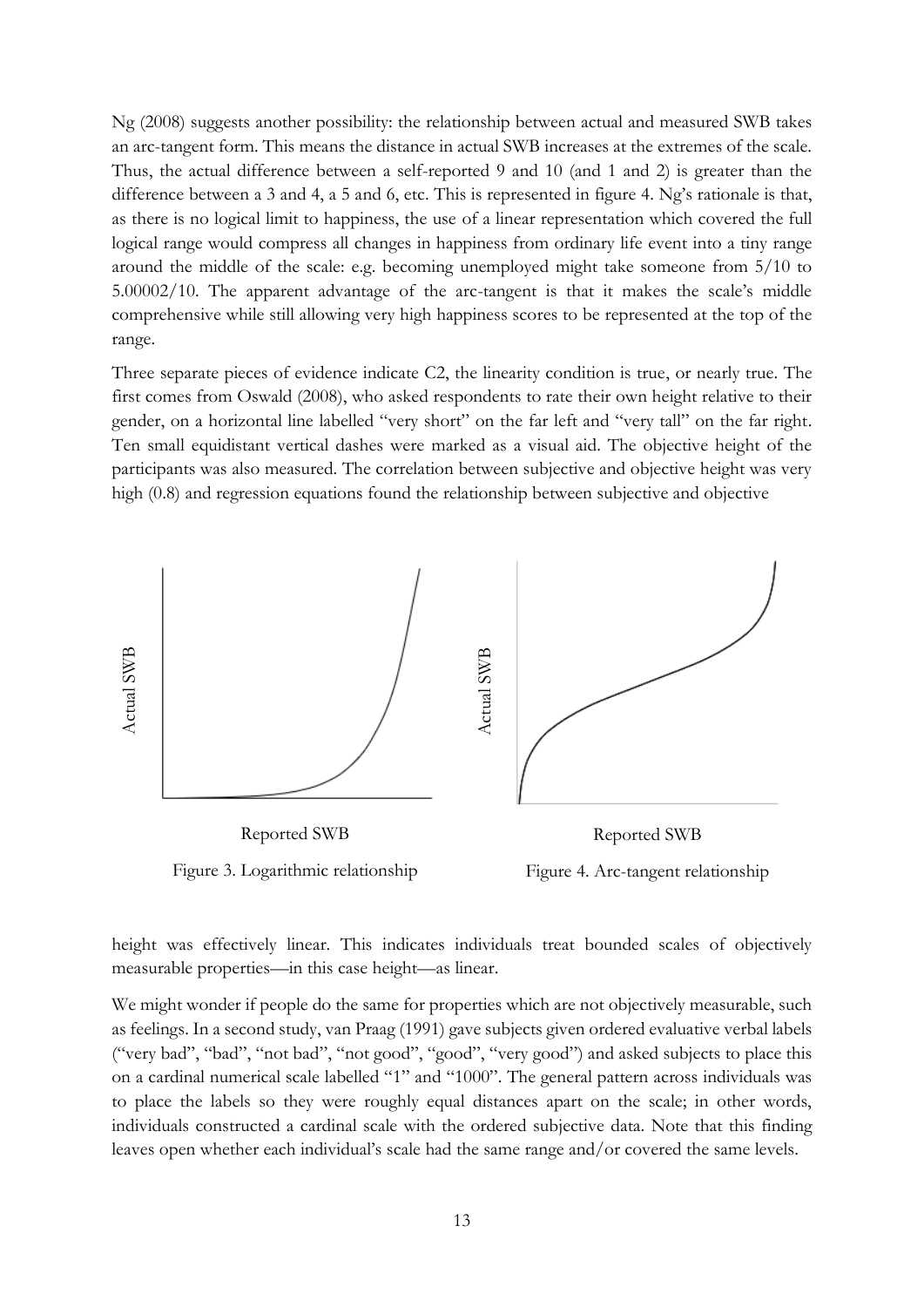A third, compelling but somewhat indirect argument emerges from the *homoskedasticity* of errors in subjective reports. Krueger and Schkade (2008) conducted a test-retest of net affect—individuals are, in effect, asked how happy they are one day, asked again a week later, and the results are compared. Intuitively, what we would expect to find is that individuals' happiness varies by about the same week to week regardless of their level of happiness—we do not observe those who are very happy have wild swings in their moods whilst those who are unhappy have small changes, or *vice versa*. More technically, we would expect *homoskedasticity*, for the error in the regression model to be constant as the value of the predictor variable changes. Krueger and Schake find that the test-retest differences for *reported* levels of net affect are homoskedastic.<sup>15</sup> Given we *expect* homoskedasticity in actual SWB, if the relationship between reported and actual SWB were linear, then we would equally expect homoskedasticity in reported SWB, which was found. Given this is what is found, that suggests C2 is correct.

To be clear, homoskedasticity in the reported data does not prove C2 is the case—the finding is consistent with other reporting functions besides linearity. To illustrate, suppose a sceptic thinks the reporting relationship is exponential and, specifically, the magnitude changes doubles between each reported interval. To make this assumption consistent with the finding *reported* happiness is homoskedastic, what would need to be the case is that someone who *reported* their happiness as (say) 8/10 would need to have their *actual* happiness vary by about 32 times as much as someone who reports  $3/10$ , which is not plausible.

Some evidence points against linearity. Lantz (2013) finds that the perceived distance between points on a 5-point Likert-style scale depends on how verbal anchors are used. For instance, using anchors only at the ends leads subjects to perceive a relatively larger distance between points near the ends of the scale than in the middle, i.e. going from 4 to 5 is larger than going from 3 to 4. However, subjects were not asked how big the perceived difference was, only if they perceived one at all; there being slight differences is consistent with the studies just mentioned and the reporting function being very close to linear. Further research could investigate the magnitudes of perceived differences.

I am unaware of any other non-anecdotal evidence pointing directly to logarithmic or arctangential reporting functions; for some anecdote-supported speculation on this topic, see Gómez-Emilsson (2019). Given the earlier Schelling point story, this is perhaps not a surprise. This issue for non-linear functions is that there is an infinity of specific non-linear functions to choose from, and one could not reasonably expect others to guess exactly which one you will use. For instance, for a logarithmic function, does each one-point increase represent a doubling of happiness, a tripling, a ten-fold increase, or something else? In terms of New York Schelling points, opting for non-linearity is analogous to expecting a stranger to meet you at your favourite coffee shop.

Two issues lurk. First, the Weber-Fechner law in psychophysics describes relationship between an *objectively* measure stimulus and a *reported subjective* intensity. Here, we are concerned about the relationship between *experienced* subjective intensity and *reported* subjective intensity. Hence, we have three relata—(1) changes in objective stimuli, (2) changes in reported experience; (3) changes in actual experience—and we are inquiring about their relationships.

<sup>&</sup>lt;sup>15</sup> At p.18 they note "assumption of homoskedastic measurement error could be violated, but the deviation is probably slight".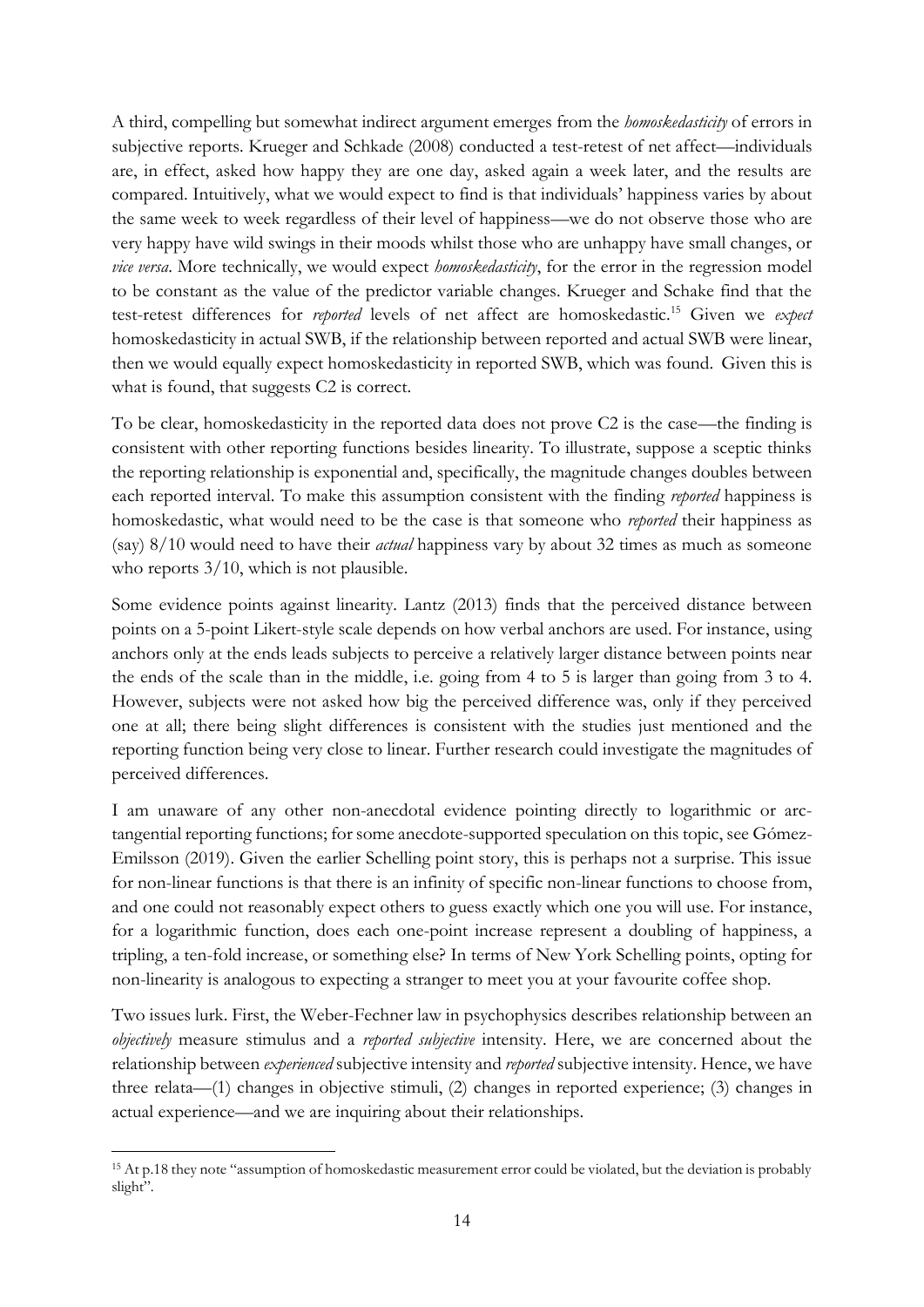In the psychophysics experiments, the normal interpretation is that when someone *reports* a 1-unit subjective increase in intensity—due to e.g. turning up the volume threefold on the speakers they do, in fact, *experience* a 1-unit subjective increase in intensity. But we only observe the relationship between (1) and (2). To make the further inference the relationship between (1) and (3) is logarithmic, one must infer the relationship between (2) and (3) is linear. But C2 just is the claim there is a linear relationship between (2) and (3). Hence, it us puzzling to claim the Weber-Fechner law is evidence against linearity in the reporting function when the Weber-Fechner law assumes linearity in the reporting function to derive its conclusion, which is about the relationship between objective stimuli and subjective experience!<sup>16</sup>

The second issue is where Bond and Lang's (2018) critique fits into this. Cutting through the mathematics, Bond and Lang make a hypothetical argument of the following general type: if one rejects the assumption that relationship between actual and reported SWB is linear, it is possible to reverse many of the key findings in the SWB literature. According to Kaiser and Vendrik (2020), the specific argument Bond and Lang use is as follows. As happiness is logically unbounded but individuals have only limited numbers of labels, reports in the top(/bottom) category could potentially be infinitely large(/small). Hence, an individual who reports being in the top category say 10/10—may have an actual level of happiness that is hundreds or thousands of times higher than other individuals also in that top category or the categories below. Under these conditions, it is trivially easy to reverse any result which had assumed the scale is linear (i.e. had equal-interval cut-offs) by making suitably 'heroic' assumptions about the actual happiness levels of those in the top and bottom categories.

Bond and Lang do not, however, provide any evidence for their hypothetical argument. For the reasons already given, it is hard to believe individuals would use anything other than a linear reporting function if they wanted to be understood others.

#### 5.3 Remarks on conditions 3 and 4

Conditions 3 and 4 would be met if individuals used the ends of the scales to refer to the actual maximum and minimum intensities of the subjective phenomenon over time. Why think individuals are willing and able to do that?

One piece of evidence supporting this is the worldwide distribution of subjective well-being scores. These follow an approximately normal distribution with responses in all the categories, as displayed in figure 5. Why does this suggest the reported maximum and minimum represent the real maximum and minimum? Recalling the earlier discussion, if people were using the logical or nomological limits, the self-reports would be compressed into a very small part of the scale, presumably near the middle. Conversely, if people's scales were sub-actual, for instance if they used 10/10 to mean their average happiness, then we would see a 'bunching' with lots of scores at ends of the scale. If people's scales used the actual range and their experiences are roughly normally distributed (which seems plausible), then we would expect to see *reported* SWB to be roughly

<sup>&</sup>lt;sup>16</sup> The other possible explanation is that each doubling of objective stimulus in fact causes a doubling of subjective intensity but that individuals only report a 1-unit increase per doubling because the relationship between reported and experienced intensity is logarithmic. This is, in effect, the opposite pair of assumptions from those normally made. I do not think this possibility has been seriously entertained, precisely because we believe individuals can detect equalinterval changes in subjective intensities and honestly report them when they occur.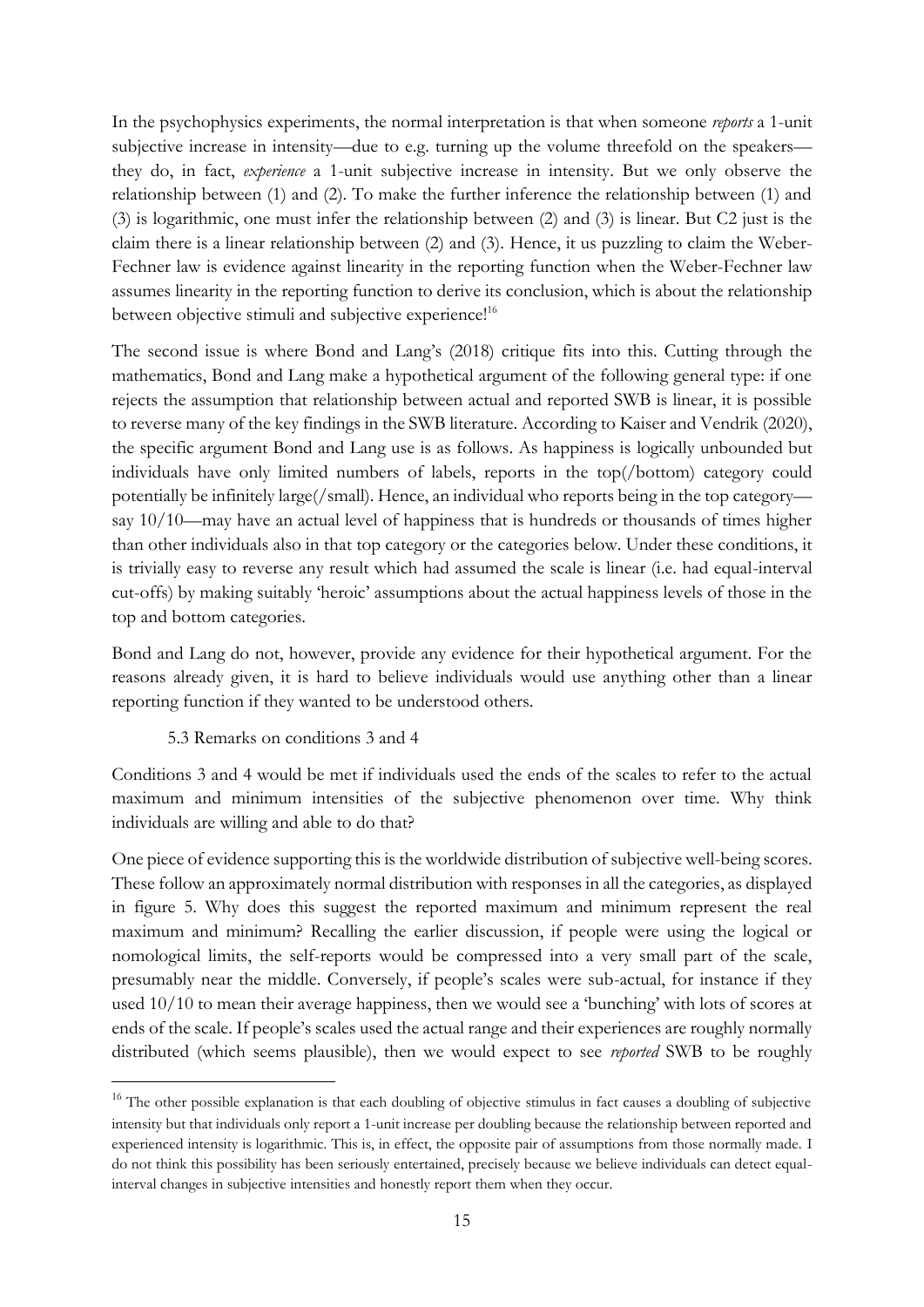normally distributed and for these scores to use the full range. This is just what we see. Hence, the data indicate that individuals are, broadly speaking, accurately reporting their subjective well-being *and* that they are using the ends of the scale to represent the actual limits.

I only say, 'broadly speaking', however and raise three issues. First, there is, in fact, *some* bunching in the top category both looking at worldwide distribution of life satisfaction scores and in all subregions; more people say they have the top level of satisfaction than we would expect from a normal distribution. It is unclear if this represents accurate reporting, a positivity/self-delusion bias that should be corrected for, or something. This is a topic for further research.

Second, there is some evidence that individuals use their own previous happiness, rather than the happiness of others, as the reference points when answering happiness questionnaires (Steffel and Oppenheimer, 2009). This is in tension with the conclusion that individuals use the real (collective) limits for the ends of their scales. As noted, if individuals use themselves as the references points for their scale, this has troubling implication that scales may not be cardinal over time (if individuals change their scales) or across people (if individuals have different limits). As this is from a small, convenience sample of American college students, it should carry less weight than a global survey.

Perhaps relatedly, in the realm of health, there's evidence that people rate 'perfect health' relative to their age group, rather than the best health possible for anyone of any age. It is unclear if this is specific to health: speculatively, as heath varies so much between ages, respondents may expect the helpful way to answer the question is with reference to their age group.<sup>17</sup> These are two further topics for further research. Clearly, we do not always use ourselves as the reference points for all scales. If I ask, as Oswald (2008) did, how tall you are on a 0-10 scale, it would be perverse to say " $10/10$ " on the grounds are currently the tallest you have ever been.

Third, even if the *general* pattern is for individuals to use the end points to represent the actual limit, this is consistent with various groups having different scale-lengths and levels, or people having different lengths and levels at different times. Hence, we need to say more about intertemporal and interpersonal comparisons.

<sup>17</sup> Note SWB also varies with age. See e.g. Blanchflower (2020)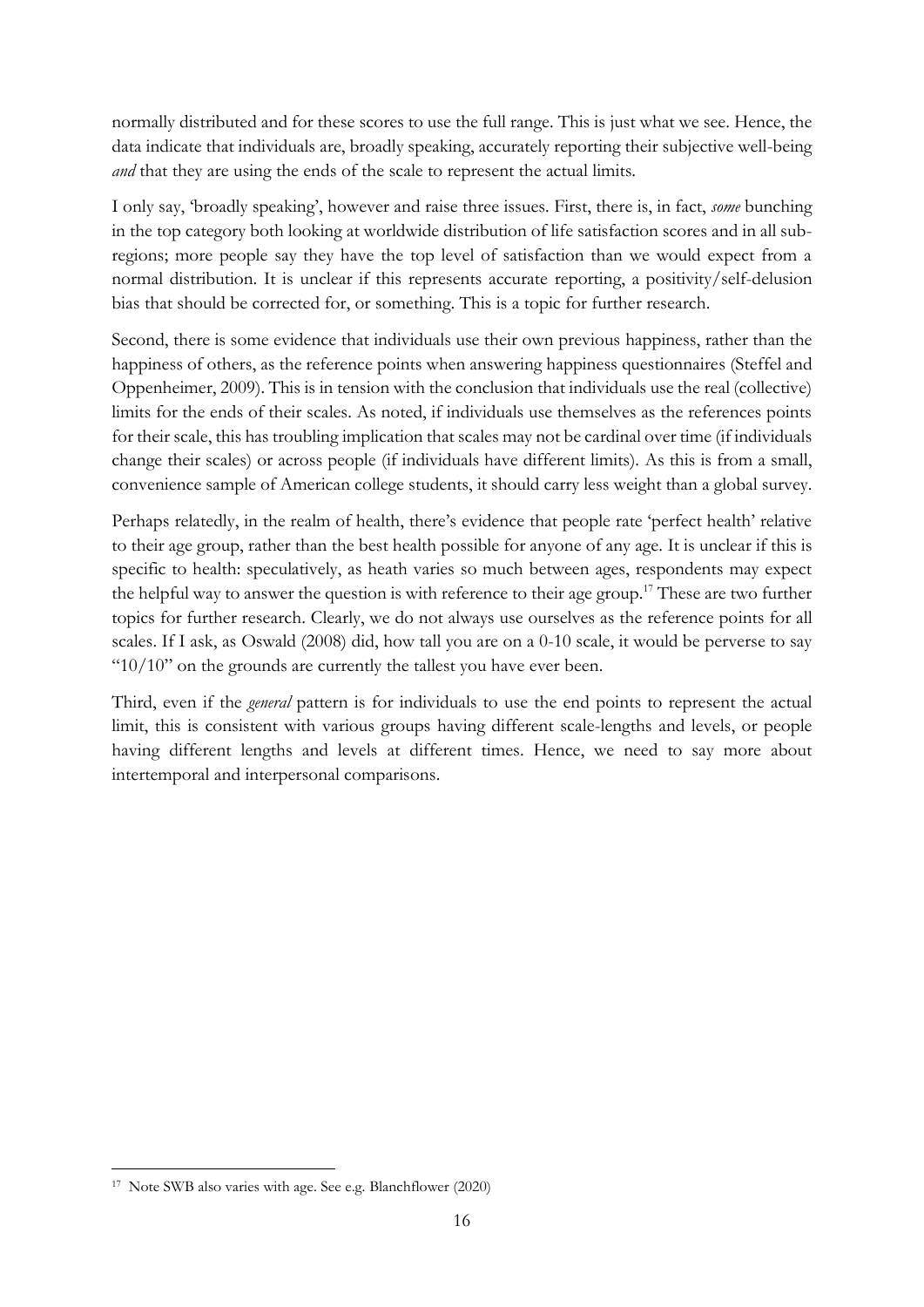

Figure 5. Worldwide distribution Cantril ladder scores. These are generated by the following prompt: "Please imagine a ladder, with steps numbered from 0 at the bottom to 10 at the top. The top of the ladder represents the best possible life for you and the bottom of the ladder represents the worst possible life for you. On which step of the ladder would you say you personally feel you stand at this time?" Graph reproduced from World Happiness Report 2017 (Helliwell, Layard and Sachs, 2017).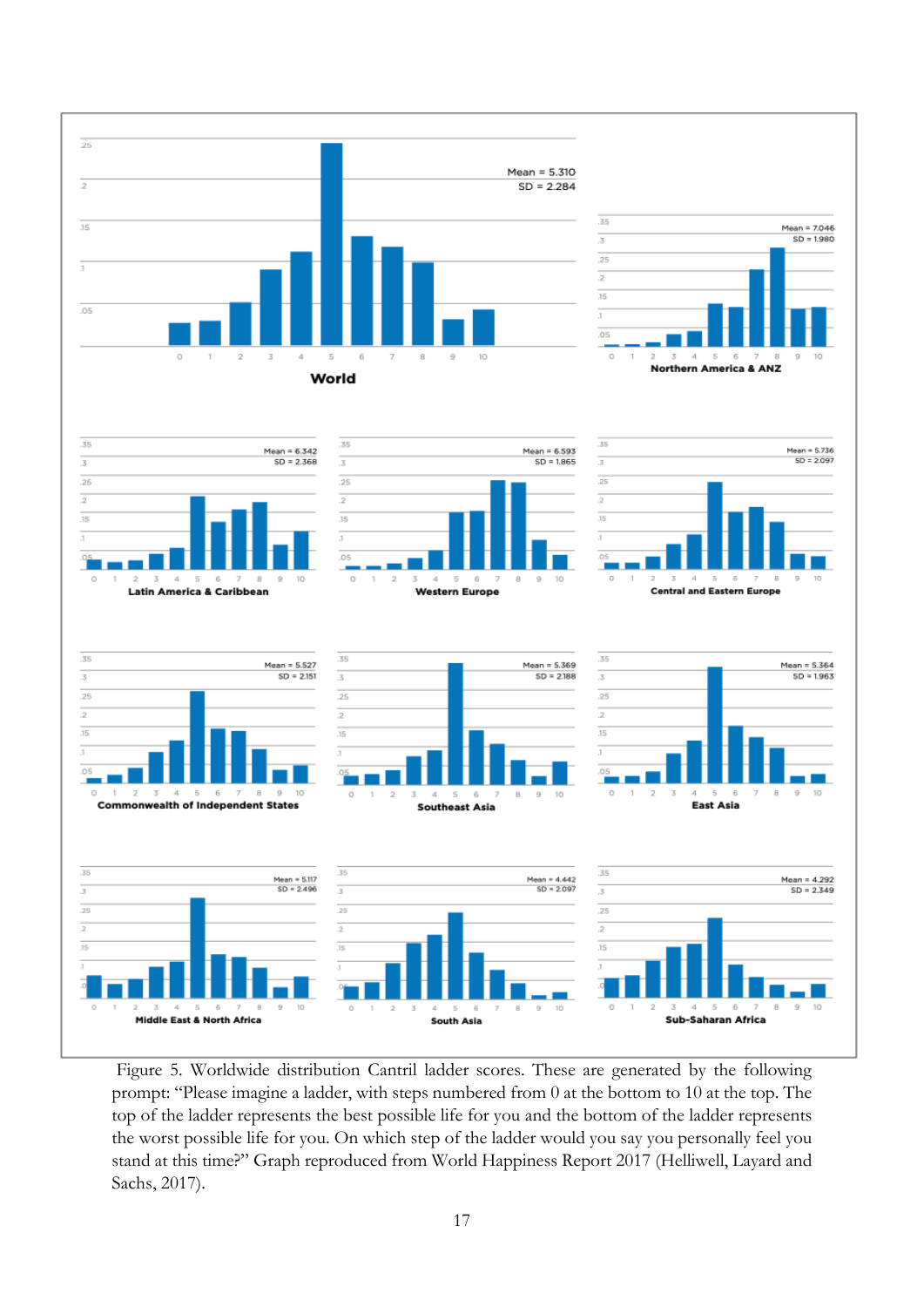### 5.4 Condition 3: intertemporality

Do people use the same scale over time—might a '6/10' mean something different at different moments? Here, we need to distinguish between contextual factors—those related to the survey itself—and acontextual factors.

The psychological literature details several contextual factors that affect responses to subjective well-being questions, such as finding a coin, being asked about your love life, your satisfaction with politics, or whether you are surveyed in person or over the phone (Schwarz and Strack, 1999; Deaton, 2012; Dolan and Kavetsos, 2016.

Contextual factors pose no problem for intertemporal cardinality. Not only do mood and itemorder effect have a relatively small impact, if questionnaires are asked in a standardised way, any contextual effects will 'wash-out' on average (Eid and Diener, 2004; Schimmack and Oishi, 2005).

A genuine threat is posed by acontextual factors. Ng (2008). observes that happiness researchers seem not to have noticed that individuals can *rescale*—alter what their scale's end-points represent—over their lives.

It's important to differentiate rescaling from *(hedonic) adaptation*, where the subjective impact of some event reduces over time. To illustrate, suppose Sam, a professional tennis player, reports he is 8/10 happy now. Sam then has an accident and is unable to play tennis. He is surveyed a year later and says he is 8/10 happy. One possibility is he had adapted to his new life and is genuinely as happy. Another is that he is less happy but has rescaled—specifically, he has shrunk his scale, lowering the level of happiness a 10/10 represents. A third is that some combination of rescaling and adaptation has occurred. To be clear, adaptation poses no threat to intertemporal cardinality as the same numbers still represent the same intensities of experiences.<sup>18</sup>

While there is a literature on reported adaptation to life shocks, e.g. divorce, unemployment, etc., authors seem to explicitly or implicitly assume intertemporal scale cardinality, rather than argue for it, and hence conclude adaptation genuinely occurs where it is reported. See Luhmann *et al.* (2012) for a review. In fact, I am unaware of any substantial discussion of whether reported adaptation is better explained by rescaling, genuine adaptation, or some combination of the two. As an example of typically brief discussion, Oswald and Powdthavee (2008, p16) state only that "There is probably no way to reject such concerns [about rescaling] definitively, but one objection to it is that in our data there is a continuing negative effect from longstanding disability; this seems inconsistent with the claim that disabled people fundamentally rescale their use of language".

To make progress here, we need to draw on and/or develop our theories of how adaptation and rescaling work.

Starting with rescaling, I not aware of any detailed suggestions of how and why rescaling might occur. Based on the earlier theory that individuals want to make themselves understood, I expect that individuals will be reluctant to rescale and will only do so if forced to by new evidence. Hence, we would only expect individuals to rescale if they experience extreme *and* unexpected events; if

<sup>&</sup>lt;sup>18</sup> A separate worry, which originates from Sen (1987) pp45-6 is whether the fact people do (or could) be happy in deprived circumstances. If we think such people are happy but have low well-being, that means well-being cannot consist in happiness. This is not our concern here.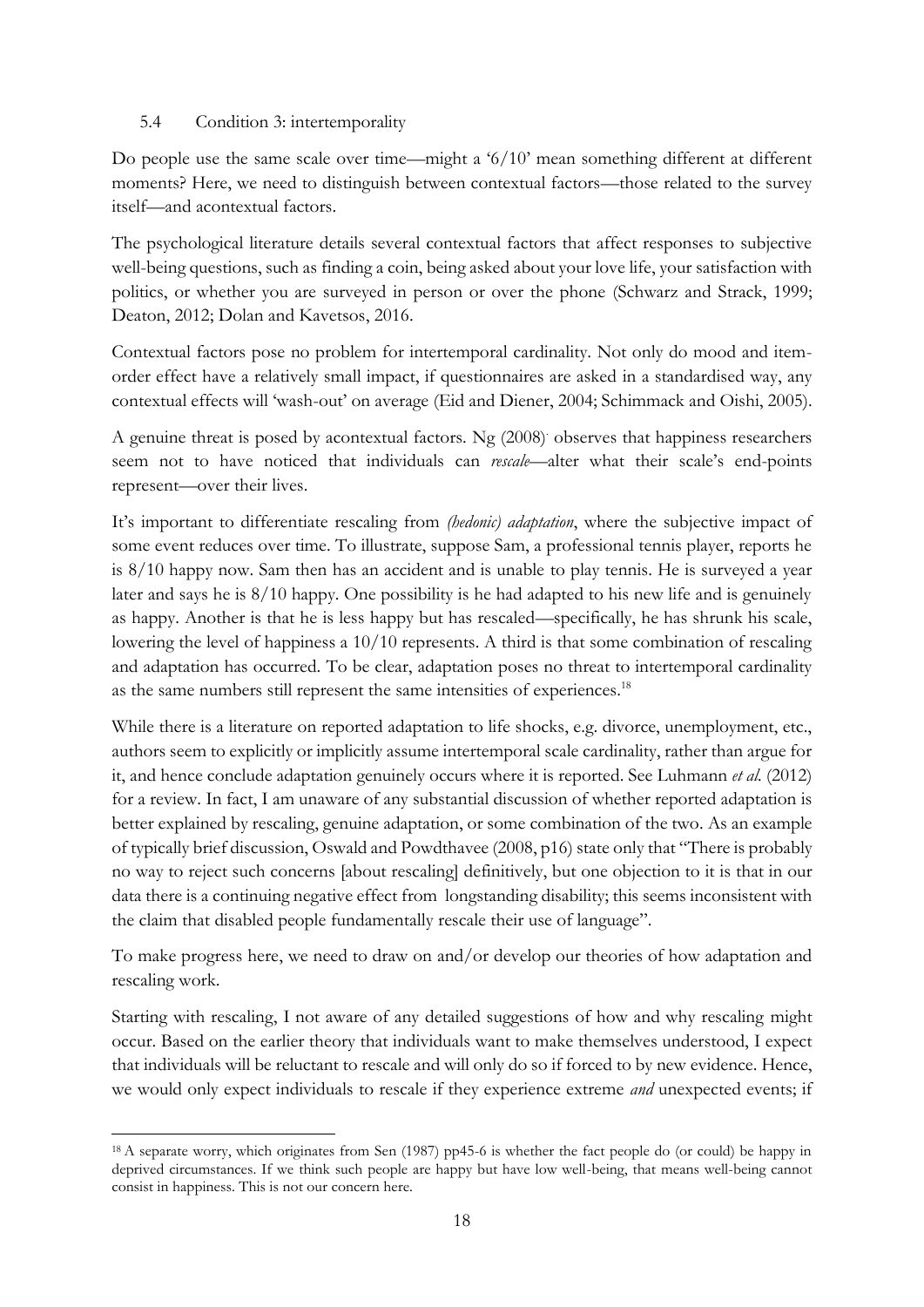they had correctly anticipated the event, they would already have made their scale wide enough to accommodate it.

How many extreme, unexpected events do people run into? Intuitively, not many; we would expect people to have *some* idea of what the range of human experiences are—the joys of sex and love, the horrors of war and suffering—either first-hand or from others' reports. In this case, we would not expect to see much rescaling at all.

An alternative possibility is that individuals are frequently surprised by the subjective intensity of events. In this case, we would see rescaling occur to all sorts of major events as individuals recalibrate their endpoints.

One way to test these hypotheses about rescaling would simply be to ask a range of people if they had rescaled, see if anyone claims they have and, if so, what this is associated with. Another would be to find, in panel data sets, those who we expect would have had rescaling events—e.g. extreme pain. If we observed changes in other variables, such in income or relationship status, were associated with a smaller changed in subjective well-being, that would indicate a stretching of scales. These are topics for additional study.

Regarding hedonic adaptation, there are good evolutionary reasons to expect this occur, but only to occur for some events; for more detailed discussion see Perez-Truglia (2012) and Graham and Oswald (2010). The idea is that affective states are 'Mother Nature's' way to punish/reward animals for actions that increase/reduce our ability to survive and reproduce. Producing these sensations is costly in terms of energy, so hedonic adaptation is the solution that reduce costs whilst maintaining motivation. Hedonic adaptation can occur at the cognitive level too—people change their views on things (Wilson and Gilbert, 2005). We wouldn't expect hedonic adaptation to occur in response to a situation that continues to be good/bad for the creature's survival and reproduction; for instance, it would be disadvantageous to fully adapt to pain, as then pain would not be serving its warning function. As evidence of pain's usefulness, those with congenital immunity to pain, a rare medical condition, often end up severely damaging themselves (Udayashankar et al., 2012).

Turning to the data, what we see from life satisfaction scores is that people report adaptation to some things—e.g. becoming bereaved—and not to others—e.g. being unemployed or disabled (Clark et al., 2008; Clark et al., 2018; Luhmann et al., 2012). If people were often surprised at how good/bad extreme experiences were (the second hypothesis) then we would not see this; instead, we would observe reports of adaptation across the board. Further, when we look at which events people do and do not reportedly adapt to, these fit our evolutionary hypothesis of adaptation: we can understand why disability and unemployment would keep being be bad—the former makes life difficult, the latter feels shameful, and both increase isolation—and why (most) people eventually adjust to bereavement—it does not enhance survival and reproductive fitness to remain sad and unmotivated to find a new (reproductive) partner.

As it stands, appealing to the principle of Occam's Razor, we are pushed to abandon the hypothesis that rescaling occurs—it does not clearly help us explain the results.

A further test of rescaling comes from utilising data on memories. Prati and Senik (2020) compare *remembered* SWB—how satisfied individuals recall being—with *observed past* SWB—how satisfied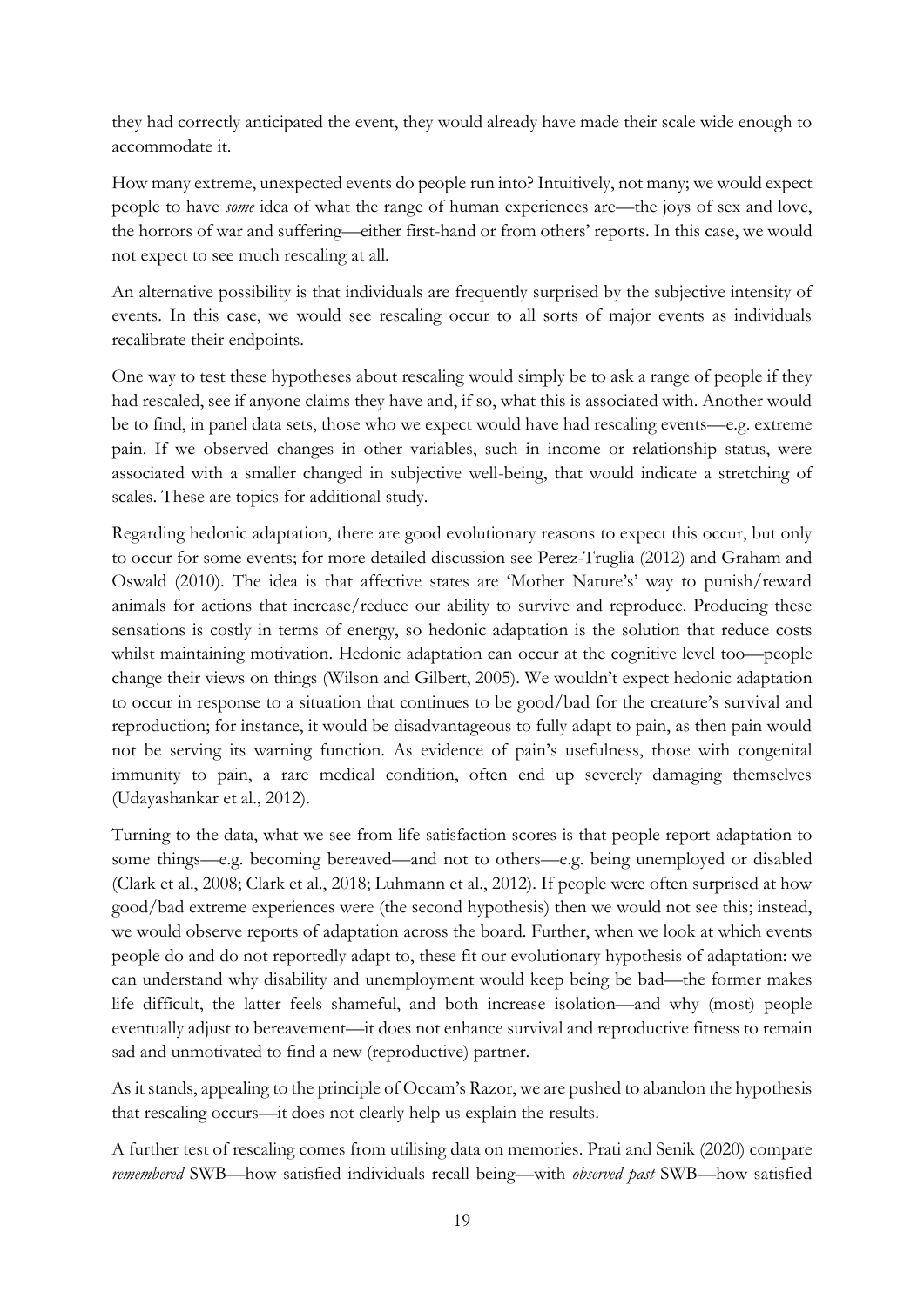individuals they said they were at the time. Specifically, they analyse data from respondents of a German panel, who had been asked about their life satisfaction for years, were given the nine different pictures of changes in life satisfaction over time (see figure 5) and asked to pick one which best represented their own life.



Figure 5. Potential patterns of recalled satisfaction

Figure 6 displays, for each group that picked a schematic pattern, what their average observed life satisfaction was.



Figure 6. Observed past satisfaction, conditional on chosen pattern. Reproduced from Prati and Senik (2020)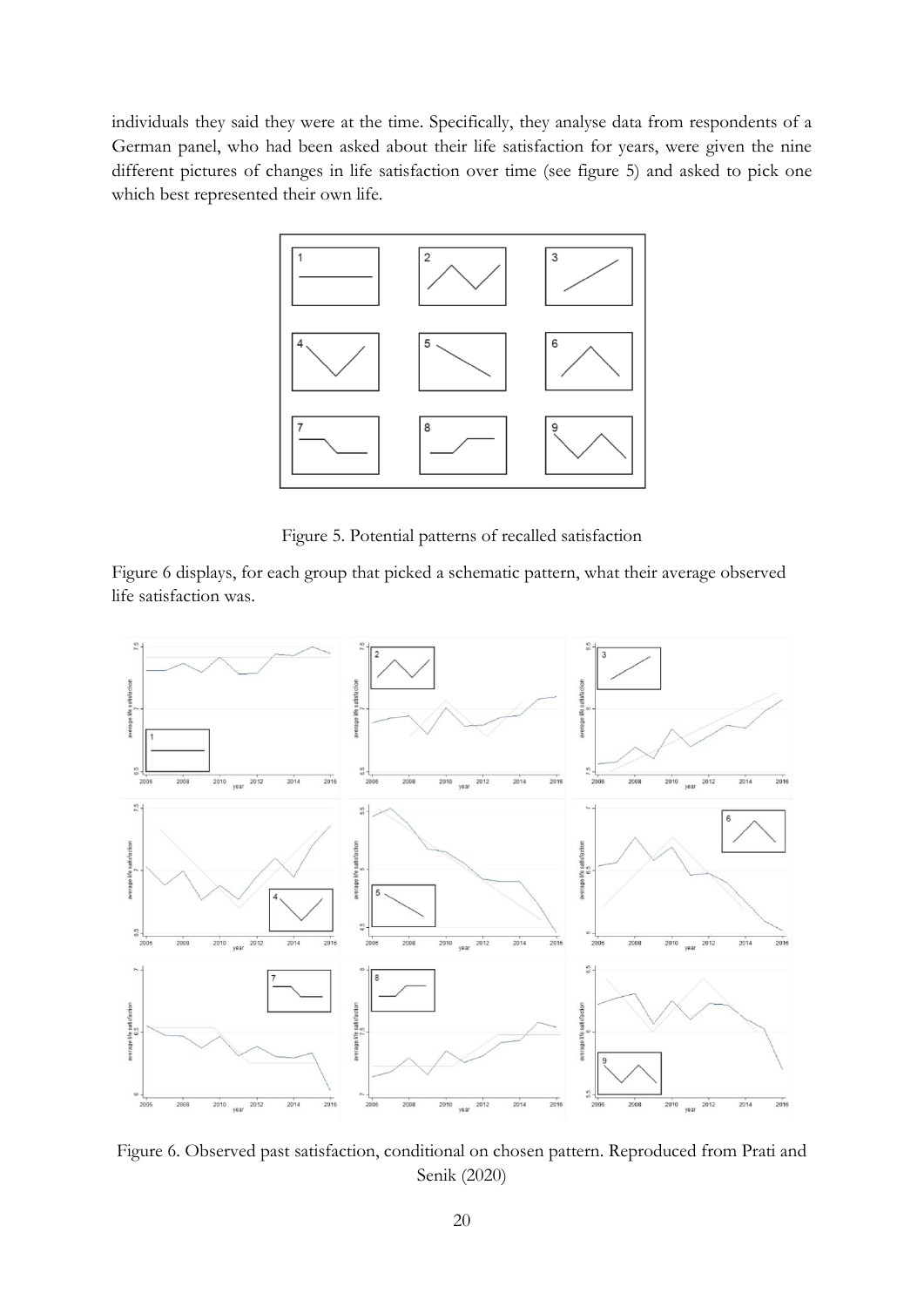It is worth stressing this is an extremely cognitively demanding tasks and the individuals were only given a limited range of options to pick from. The match between the patterns of recalled and observed past satisfaction is thus extremely impressive.

Where does this tell us about whether rescaling occurs? If we accept there is consistency between remembered and observed past satisfaction, there seem to be only two ways to explain this.

Either (A) individuals both use the same scale over time *and* have good memories or (B) individuals change the scale use *and* have bad memories. If individuals used the same scales and had bad memories, or used different scales and had good memories, there would be an *in*consistency between the recalled and past observed patterns. Prati and Senik do not raise this second possibility.

Of the two options,  $(A)$  is the more elegant answer than  $(B)$ :  $(B)$  requires not only that individuals change their scales over time—which, as noted, they may want to resist doing to ensure comparability of their answers—but that they have also poor memories. In fact, (B) requires quite specific and implausible patterns of memory failure.

To illustrate, suppose you're quite satisfied and your life satisfaction has been flat over time. This is shown by the horizontal arrow in Fig. 7a. Also suppose that, the maximum level of your life satisfaction scale has shrunk, illustrated by the change in length of the vertical arrows in Fig 7a. Because of this, your reported 0-10 level of satisfaction had therefore been rising over time (Fig 7b). To make your patterns of observed past satisfaction and recalled satisfaction consistent, given this upper-bound scale shrinkage, you would need to falsely recall that your satisfaction has increased (Fig 7b). If you instead erroneously recalled that your satisfaction had *de*creased, then there would be inconsistency between observation and recall.



Figure 7b. Changes in reported numerical scores resulting from constant actual SWB over time combined with rescaling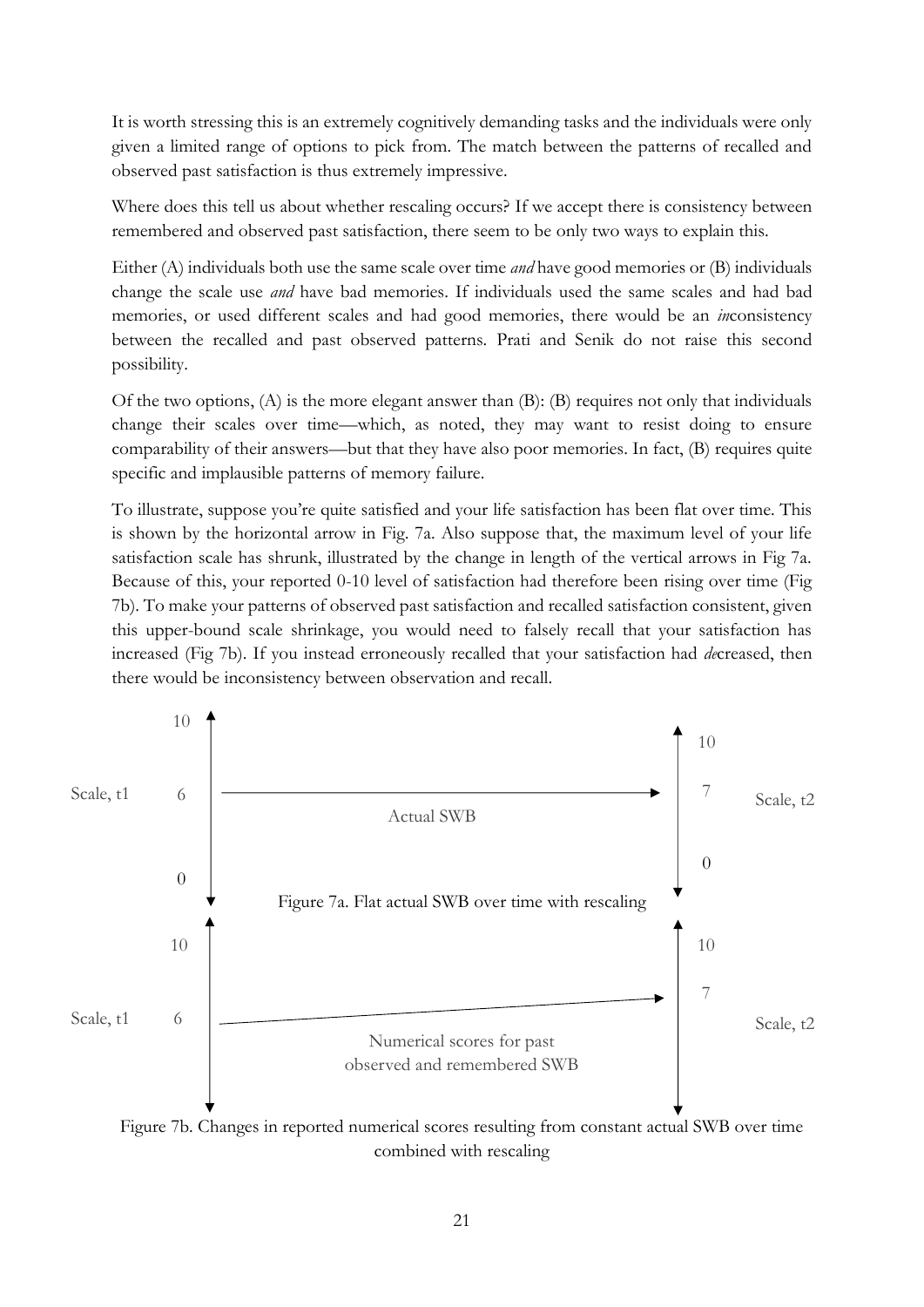The same specificity applies the other way around. If your experienced satisfaction was flat but your scales had, in fact, stretched, then your reported satisfaction would go down; to make that consistent with recalled satisfaction going down, you'd need to falsely recall a decrease in satisfaction.

While it is possible to imagine we have *some* memory failures, it seems distinctly unlikely that rescaling would regularly be associated with a particular direction of memory failure. The most plausible hypothesis, then, is that individuals do use the same scales over time.

A tension here is that Prati and Senik's main conclusion is that individuals do exhibit a present bias in memory: those who are satisfied now are likely to recall being more satisfied than they said at the time. To derive this result, the authors assume intertemporality. The oddness here is how to make consistent the belief that (a) our memories are *good* (as evidenced by the match between the patterns of recalled and past observed satisfaction) with (b) that they are not *that* good (as evidenced by the present bias). I leave this topic for further investigation.

## 5.5 Condition 4: interpersonality

The final condition is whether different individuals use the same endpoints at a time. There are two types of concern here.

The first is whether there are what Nozick (1974, 41) called 'utility monsters', individuals who can and do experience much greater magnitudes of happiness (or any other sort of subjective state), than others.

I won't dwell on this as it seems unlikely there would be substantial differences in humans' capacities for subjective experiences. Presumably there are evolutionary pressures for each species to have range of sensitivity that is optimal for survival. To return to an example noted earlier, being immune to pain is an extremely problematic condition that would put someone at an evolutionary disadvantage. Further, even if there are differences, we would expect these to be randomly distributed, in which case they would wash out in large samples.<sup>19</sup>

The second concern is whether, continuing the terminology, there are 'language monsters', those who systematically using language very differently from each other. It seems unlikely there would be non-random differences between individuals within the same linguistic community, such as a nation-state. Why?

An influential idea from Wittgenstein (1953), another philosopher of language, is that the meaning of words is just their use in language ('meaning as use'). Hence, if we succeed in making ourselves understood via language, which we seem to do, then we do so in virtue of using words in the same way as each other. The application to this topic is as follows: given we seem to be able to communicate in general, it follows we are able to communicate about subjective states in particular. As a test of the reader's intuitions, I ask them to consider if they really believe that if someone said they were "2/10 happy" compared to "8/10 happy", they would really have no idea what the person was feeling. There does not seem to be anything special about using numbers, rather than

<sup>&</sup>lt;sup>19</sup> It is worth noting that we might well expect there to be large differences between (a) current humans and both (b) non-human animals and (c) humans' whose genetics has substantially changed either naturally, due to the passage of much time, or deliberately through gene editing. It is an open question whether and how we could make cardinal comparisons between these groups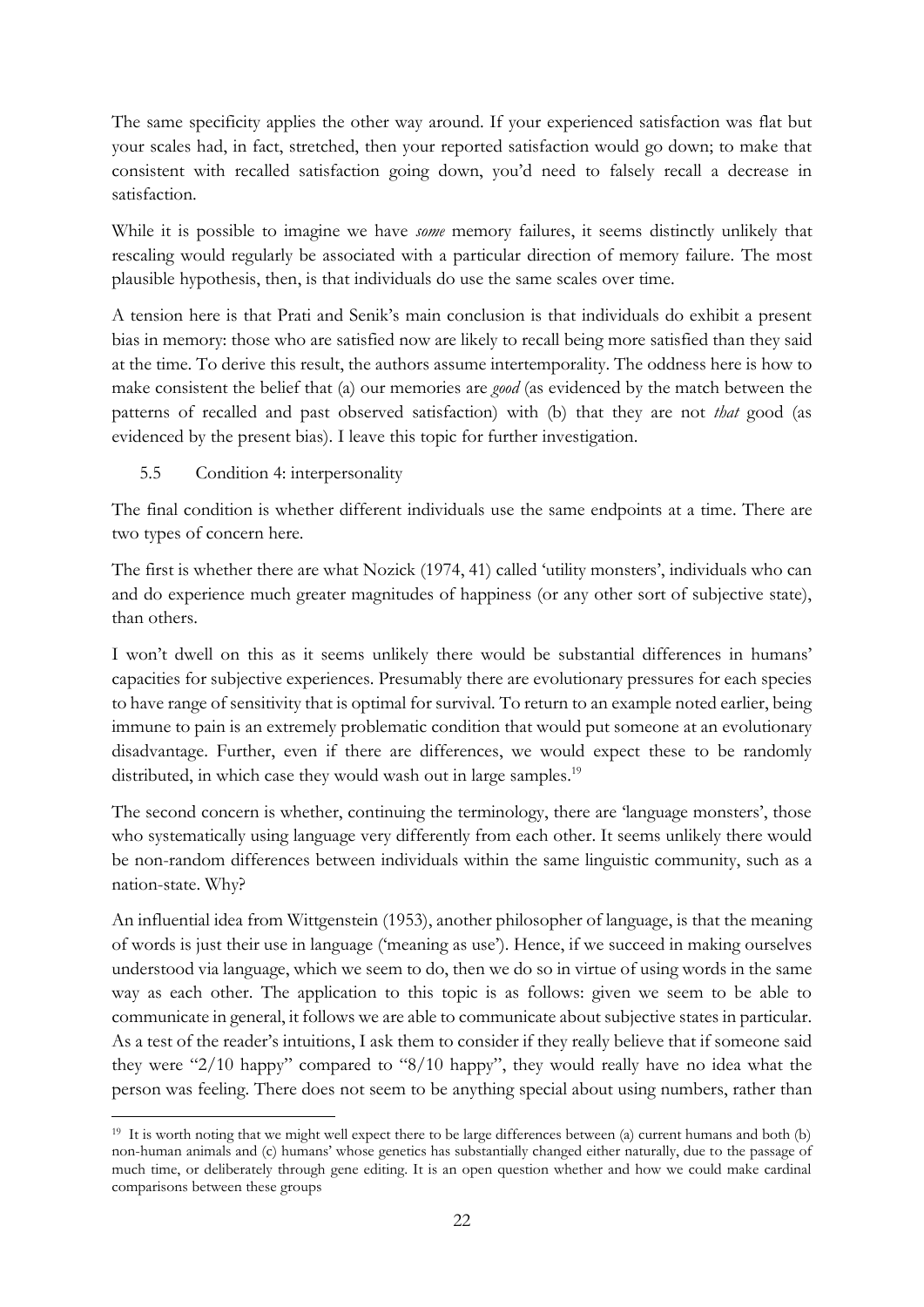words, to convey meaning: we equally understand what someone means when they have a 'terrible' vs a 'wonderful' day.

That we use words the same way is less mysterious when we realise we often regulate each other's use of appropriate language, the process of *meta-linguistic negotiation*; for some discussion, see Plunkett (2015). For instance, if I were to say, in all earnestness, "I got a papercut, I am in agony", I might expect the response, "come on. That's not what *agony* feels like." Hence, we should only expect individuals to be language monsters with respect to subjective scale only if we cannot communicate with them in ordinary contexts.

However, even if the users of a language successful share meaning, we might still expect there to be systematic differences *between* linguistic groups, i.e. different cultures and/or nations.

There are mean-level differences in SWB across countries (Helliwell, Layard and Sachs, 2017). As Diener et al. (2017) observe, these could be explained either by culture-specific scale use, by differences in the conditions of those countries, or some combination of the two. How would we go investigating this?

In the current literature, three methods for testing interpersonality have been proposed to date. Each requires that we assume something is constant across individuals and then uses that constant to check if the scales change. I'll briefly explain these and what has been found using them. The results are inconsistent, so I then make further comments about which assumption to abandon.

One is *vignettes*, where survey participants are given a description of someone's life and then asked to rate how satisfied that person is. Here is an example vignette taken from Angelini *et al.* (2014)

John is 63 years old. His wife died 2 years ago and he still spends a lot of time thinking about her. He has four children and ten grandchildren who visit him regularly. John can make ends meet but has no money for extras such as expensive gifts for his grandchildren. He has had to stop working recently due to heart problems. He gets tired easily. Otherwise, he has no serious health conditions. How satisfied with his life do you think John is?

If we assume *vignette equivalence*, that all individuals think the person in the vignette has the same underlying experience of life, then difference in reports will be due to differential scale use (King et al., 2004).

Kahneman et al. (2004) observe surprisingly large differences in European data: for example 64% of Danes say they are "very satisfied" but only 16% of the French do. Angelini et al. (2014) provide vignettes to individuals in different Europeans countries and find relatively large response patterns to those vignettes. When these are accounted for and the scales correspondingly 'corrected', the differences between the Danes and the French (as well as many other nations) disappear. This indicates a lack of inter*country* cardinality.

The second is what we might call *variable equivalence*, where we assume the same variable—income, partnership, employment, etc.—have the same true impact in different places, at least if we control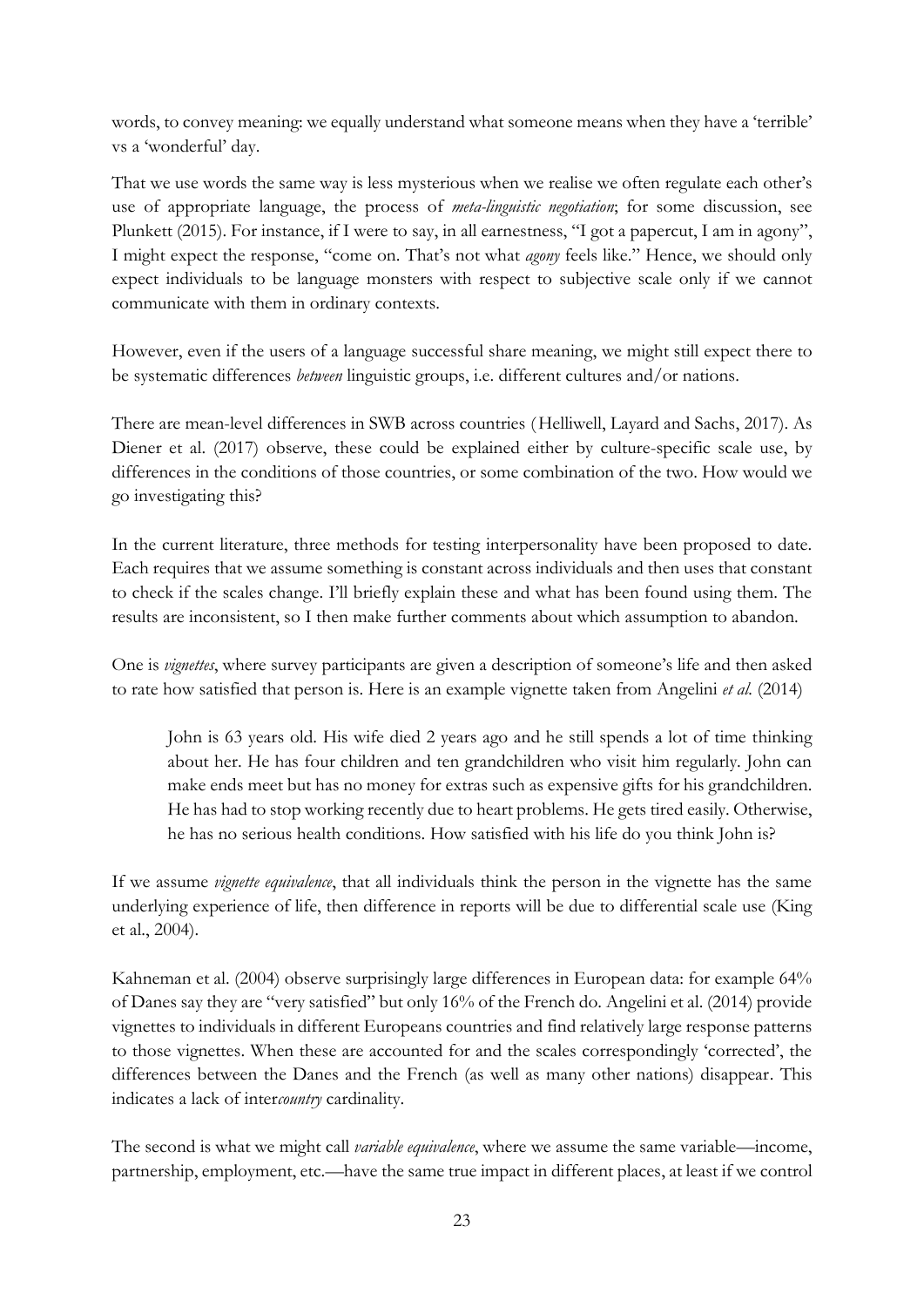for the other variables. If we accept this then, if the coefficients of the explanatory variables have the same size in different places, that indicates scales are the same range. <sup>20</sup> If we instead found, for instance, that the variables had half the coefficient size in France as Germany, we would assume the French had a scale that was twice as long.

In an analysis of this type, Helliwell et al. (2009) examined the predictors of life satisfaction across nations—e.g. income, levels of social capital, corruption—and found that the regression equations were effectively the same world over, which supports the sameness of scale length.

The third is to assume intertemporality, i.e. C3, and then observe reported changes from migrants. Assuming C3, any changes will be down to the real differences caused by living in one society compared to another.

Helliwell, Bonikowska and Shiplett (2016) studied immigrants moving from over 100 different countries to Canada, and found that, regardless of country of origin, the average levels and distributions of life satisfaction among the immigrants mimic those of Canadians. As their reports converge with those of each other, and the extant Canadians, that indicates that despite different cultural backgrounds, the individuals have the same scales as each other. To see the importance of the intertemporal cardinality assumption here, note that if we thought the new arrivals' scales changed on arrival, then that would be an explanation for their convergent scores.

These three sets of results are inconsistent: the vignette approach indicates there are international differences in scales, while the other two indicate identical scale use. In light of this, (at least) one approach must be faulty.

The approach that seems most likely faulty is the vignettes. Vignette equivalence assumes that respondents will agree how satisfied the people in the vignettes are and use that make inferences about differential scale use. However, respondents do not seem to agree. For instance, Angelini *et al.* (2014) find about 30% of Germans rate 'John' from the above vignette as satisfied or very satisfied, but 30% rate him dissatisfied or very dissatisfied. To assume that the respondents agree about John's life satisfaction requires us to conclude that respondents must mean the same thing by "satisfied" as "dissatisfied", which strains credulity seeing as one is positive and the other negative. Faced with a choice of vignette equivalence or *semantic equivalence* (that respondents attach the same meaning to words) the latter seems more plausible.

6. Does the existing evidence support the Cardinality Thesis? What further tests could be done? What would we do if it were false?

That concludes the survey of the existing evidence. While the evidence base is perhaps uncomfortably sparse in places, there does not seem be good reason to reject any of the conditions and accept alternatives to them. Hence, it seems reasonable to conclude the cardinality thesis is true, at least approximately, unless and until new evidence suggests others. The current crop of studies does, nevertheless, throw up some puzzles, notably: (1) how to make sense of the claim our memories are good but still biased; (2) apparent inconsistencies between different tests for interpersonal cardinality; (3) how to reconcile the conclusion CT holds with the apparent finding

<sup>&</sup>lt;sup>20</sup> I am grateful to Caspar Kaiser for pointing out this would leave open what levels the scales covered.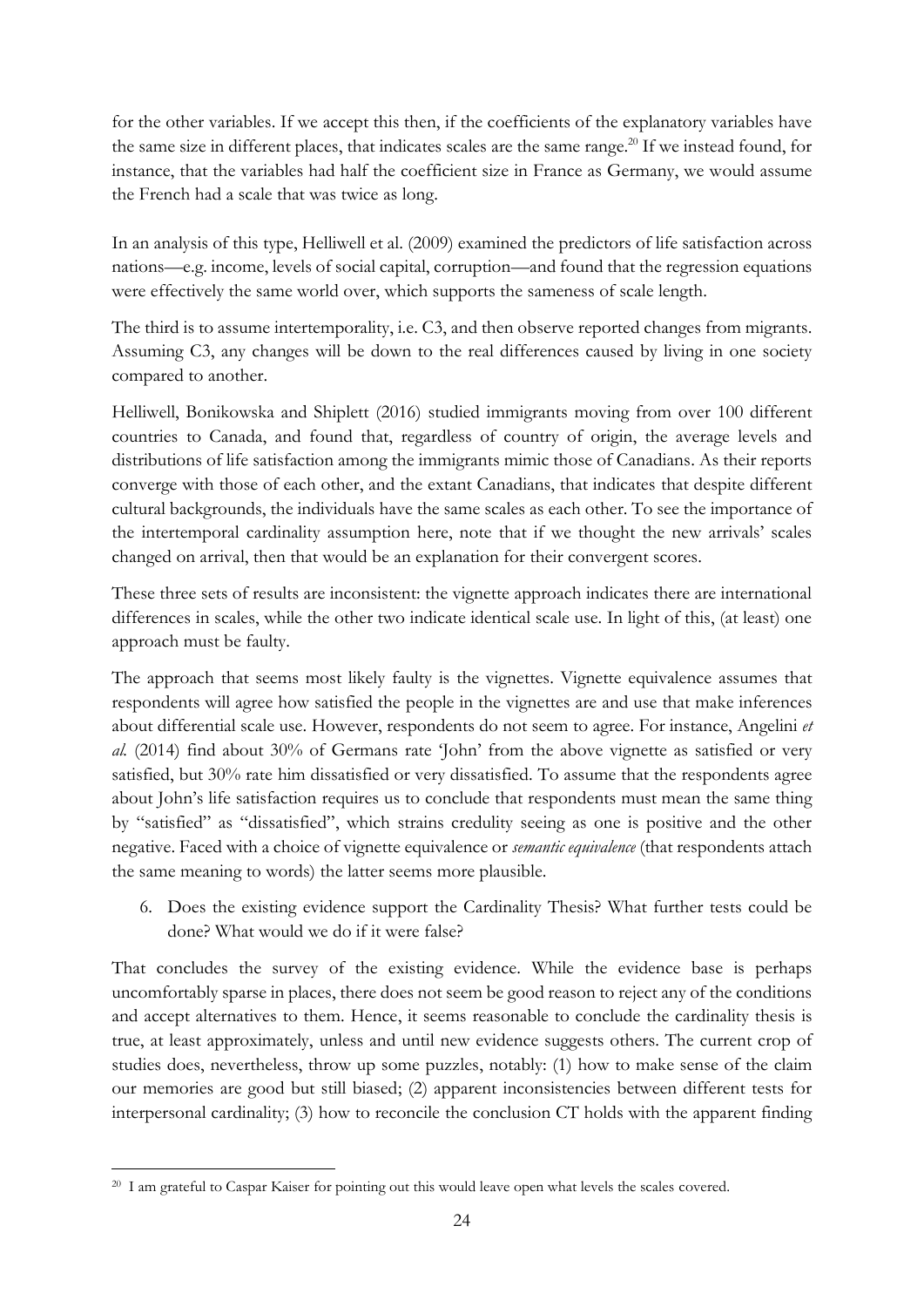individuals sometimes answer subjective scales relative to themselves or those like them, rather that the real limits for everyone.

The next question is how to further test the CT. I have already made some suggestions above. In addition, we can also generate testable predictions from the Schelling point hypothesis. I'll sketch these now.

What the Schelling point hypothesis requires is that individuals interpret scales in a very particular way. However, as far as I am aware, there is not research which directly asks individuals how they think they use subjective scales—specifically, what reporting function and endpoints they use—or tries to experimentally infer how people use them.

One avenue for investigation would be to give individuals a choice of different reporting functions and scale endpoints and then ask them to state which one is most similar to their own. For instance, whether they think 10/10 refers to the "happiest they've ever been", "the happiest they could be in reality", "the happiest anyone alive today could be in reality", "the happiest anyone could possibly be within the laws of nature", and so on. It would support the hypothesis if individuals think that they use linear reporting functions with the real limits for the end-points. Relatedly, individuals could be asked how they expect others to interpret subjective scales. Qualitative questions about why they picked their choices would also be illuminating. Even if we are worried that individuals think they behave in one way, but in fact behave in another, such research would have some value and build an evidential picture.

The other, related avenue is to see how individuals behave, rather than ask them how they think they behave. Differently labelled scales could be presented, both to the same or to different groups of individuals, and those individuals asked to give ratings for themselves. For instance, respondents could be asked to rate their happiness on a series of 0-10 scales, where the 10s are variously: left unlabelled; marked "the happiest you've been so far"; "the happiest any human has ever been in history"; "the happiest it is possible for any life form to be within the laws of nature" and so on (with equivalent markings for the 0). The reporting function could be tested in a similar way: the same and different individuals would be presented with an array of explicitly specified or entirely unspecified options and asked to give subjective ratings. We would then conclude that the labelled scale and reporting functions which has answers most similar to the unlabelled ones would be how individuals, by default, interpret subjective scales. It would support the hypothesis if, for instance, scores were most similar between the unlabelled reporting function and the reporting function labelled as linear.

Of course, further work might indicate the cardinality thesis is false. Can we, as Stone and Krueger wonder, adjust for this? As stated in section 4, if the problem is C1, the answer is No. However, if it is C2, C3, or C4 the answer is Yes. As noted in section 4, there are only a few ways our 'measuring sticks' can go wrong; hence, if we understand where and what type of error there is, we can correct for it.

I will elaborate with an example. Suppose individuals state and/or we infer from their responses that they use a particular non-linear reporting function, say a specific logarithmic one. In this case, as Kristofferson notes, we could simply apply the relevant mathematical function to the raw self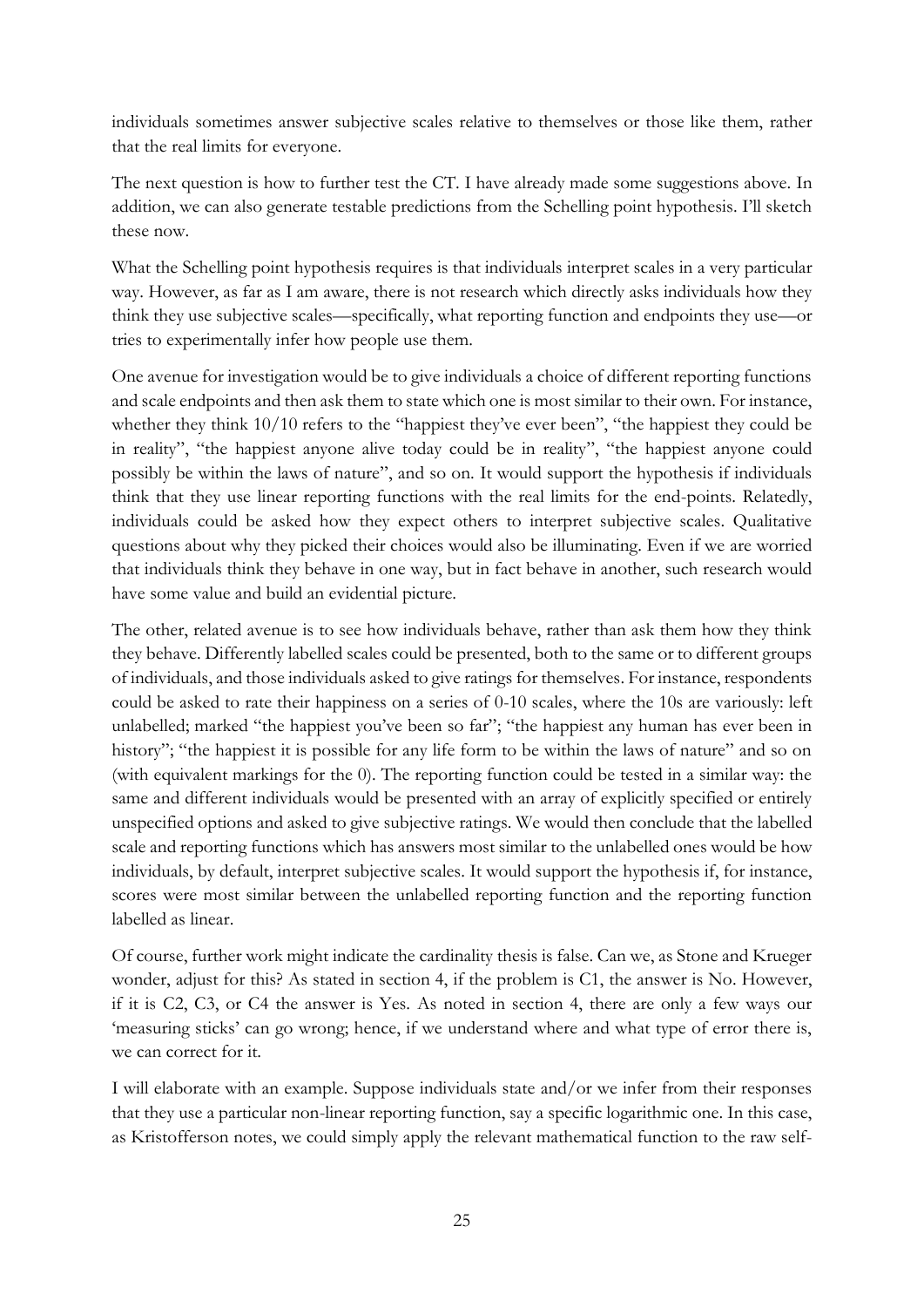reported data so that the transformed scores are then cardinally comparable. A similar approach could be applied for the intertemporality and interpersonality conditions.

7. Conclusion

Much of our lives, including much of science, relies on the use of subjective data. These data are often thought to be cardinally comparable. If they were not, that would substantially limit what we would be able to infer from them and necessitate a stark reconsideration of what we think we know. This topic seems to have attracted much attention; as a result, there were gaps in theoretical and practical understanding. This paper has tried to fill some of these gaps. I have proposed a theory of how individuals might intuitively interpret subjective scales in order to be understood and how this would lead to their answers being cardinal comparable. I then identified several distinct conditions for cardinality, explained how we could, in theory, assess them, and then went on to do so using the existing evidence. This highlights various areas for further research but left us with the tentative conclusion that subjective scales are best understood as cardinally comparable. I closed by explaining how a lack of cardinality in the 'raw' subjective data is fixable and should not cause us to abandon its use. The conclusion of this essay is therefore optimistic. Not only have we not found a problem where we feared there might be one, but we may well be able to fix the problem if we later discover it does exist.

## Bibliography

Adler, M. D. (2013) 'Happiness Surveys and Public Policy: What's the Use?', *Duke Law Journal*, pp. 1509–1601.

Alexandrova, A. (2012) 'Well-Being as an Object of Science', *Philosophy of Science*, 79(5), pp. 678– 689. doi: 10.1086/667870.

Alexandrova, A. (2016) 'Is well-being measurable after all?', *Public Health Ethics*. Narnia, 10(June), pp. 1–15. doi: 10.1111/1467-9973.00225.

Angelini, V. *et al.* (2014) 'Do Danes and Italians Rate Life Satisfaction in the Same Way? Using Vignettes to Correct for Individual-Specific Scale Biases', *Oxford Bulletin of Economics and Statistics*. Blackwell Publishing Ltd, 76(5), pp. 643–666. doi: 10.1111/obes.12039.

Angner, E. (2013) 'Is it possible to measure happiness?: The argument from measurability', *European Journal for Philosophy of Science*, 3(2), pp. 221–240. doi: 10.1007/s13194-013-0065-2.

Benjamin, Dan *et al.* (2020) 'Self-reported wellbeing indicators are a valuable complement to traditional economic indicators but are not yet ready to compete with them', *Behavioural Public Policy*. Cambridge University Press (CUP), 4(2), pp. 198–209. doi: 10.1017/bpp.2019.43.

Benjamin, D *et al.* (2020) *What Do Happiness Data Mean? Evidence from a Survey of Happiness Respondents\**.

Blanchflower, D. (2020) *Is Happiness U-shaped Everywhere? Age and Subjective Well-being in 132 Countries*. Cambridge, MA. doi: 10.3386/w26641.

Bond, T. and Lang, K. (2018) *The Sad Truth About Happiness Scales: Empirical Results*. Cambridge, MA. doi: 10.3386/w24853.

Boyd, R. (1980) 'Scientific Realism and Naturalistic Epistemology', *PSA: Proceedings of the Biennial Meeting of the Philosophy of Science Association*. The University of Chicago PressPhilosophy of Science Association, pp. 613–662. doi: 10.2307/192615.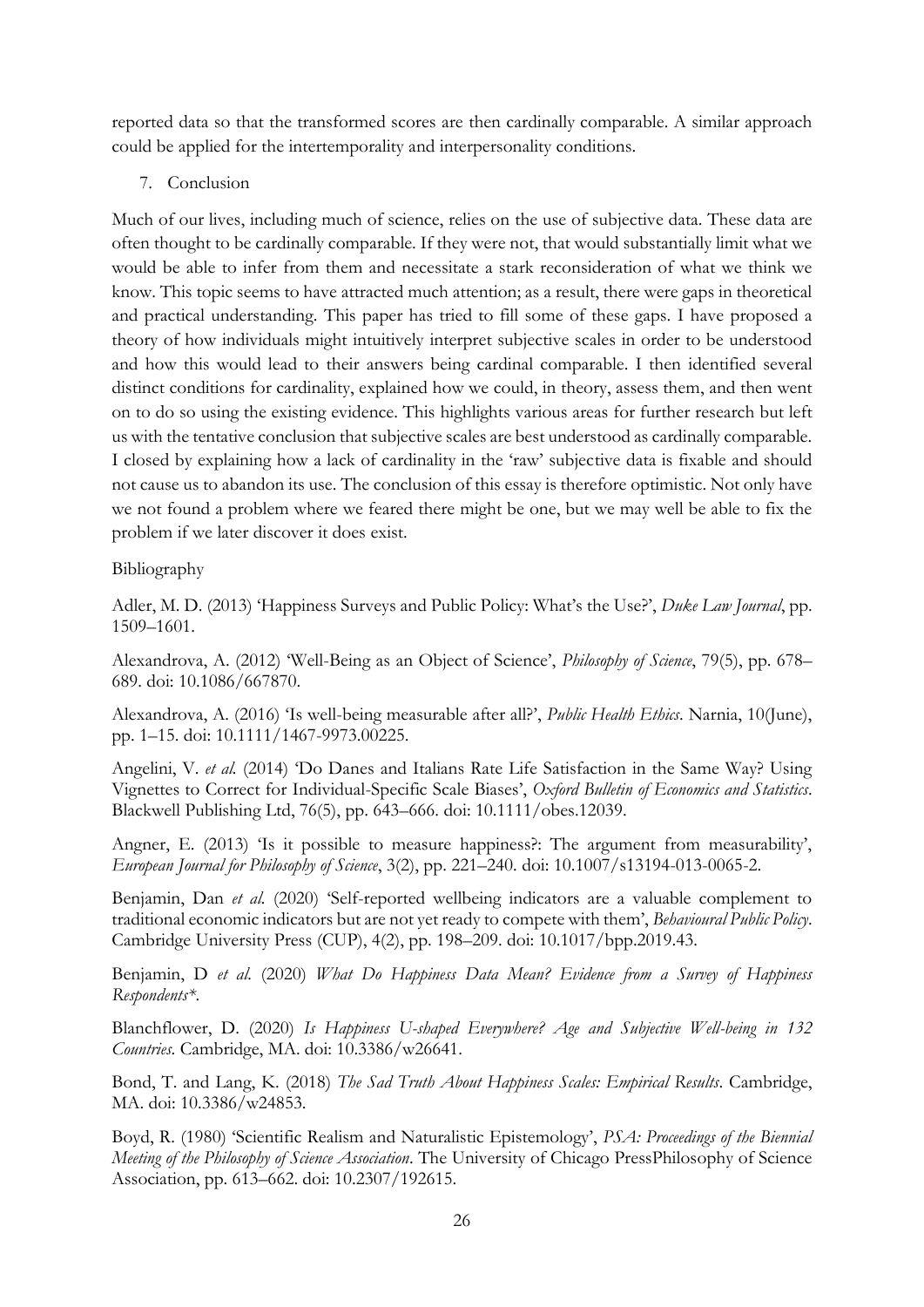Bronsteen, J., Buccafusco, C. J. and Masur, J. S. (2012) 'Well-Being Analysis vs. Cost-Benefit Analysis', *SSRN Electronic Journal*. doi: 10.2139/ssrn.1989202.

Broome, J. (2004) *Weighing Lives*. Oxford University Press. doi: 10.1093/019924376X.001.0001.

Clark, A. E. *et al.* (2008) 'Lags and leads in life satisfaction: a test of the baseline hypothesis', *The Economic Journal*, 118(529), p. F243.

Clark, A. E. *et al.* (2018) *The origins of happiness : the science of well-being over the life course*.

Crisp, R. (2006) 'Hedonism reconsidered', *Philosophy and Phenomenological Research*, 73(3), pp. 619– 645.

Davies, W. (2015) *The happiness industry: How the government and big business sold us well-being*. Verso Books.

Deaton, A. (2012) 'The financial crisis and the well-being of Americans', *Oxford Economic Papers*. Cambridge, MA, 64(1), pp. 1–26. doi: 10.1093/oep/gpr051.

Van De Deijl, W. (2017) 'Which Problem of Adaptation?', *Utilitas*. Cambridge University Press, 29(4), pp. 474–492. doi: 10.1017/S0953820816000431.

Diener, E. *et al.* (2017) 'Findings all psychologists should know from the new science on subjective well-being.', *Canadian Psychology/Psychologie canadienne*, 58(2), pp. 87–104. doi: 10.1037/cap0000063.

Dolan, P. and Kavetsos, G. (2016) 'Happy talk: Mode of administration effects on subjective wellbeing', *Journal of Happiness Studies*, pp. 1–19.

Dolan, P., Peasgood, T. and White, M. (2008) 'Do we really know what makes us happy? A review of the economic literature on the factors associated with subjective well-being', *Journal of Economic Psychology*, 29(1), pp. 94–122. doi: 10.1016/j.joep.2007.09.001.

Dolan, P. and White, M. P. (2007) 'How Can Measures of Subjective Well-Being Be Used to Inform Public Policy?', *Perspectives on Psychological Science*. SAGE PublicationsSage CA: Los Angeles, CA, 2(1), pp. 71–85. doi: 10.1111/j.1745-6916.2007.00030.x.

Edgeworth, F. Y. (1881) *Mathematical Psychics*. London: Kegan Paul.

Edwards, E. (1964) 'On the theory of scales of measurement', *Ergonomics*. American Association for the Advancement of Science, pp. 504–505. doi: 10.1080/00140136408956259.

Eid, M. and Diener, E. (2004) 'Global judgments of subjective well-being: Situational variability and long-term stability', *Social Indicators Research*. Springer, 65(3), pp. 245–277. doi: 10.1023/B:SOCI.0000003801.89195.bc.

Ferrer-i-Carbonell, A. and Frijters, P. (2004) 'How Important is Methodology for the estimates of the determinants of Happiness?\*', *The Economic Journal*. Blackwell Publishing Ltd, 114(497), pp. 641–659. doi: 10.1111/j.1468-0297.2004.00235.x.

Ferrer-i-Carbonell, A. and Frijters, P. (2004) 'How important is methodology for the estimates of the determinants of happiness?', *The Economic Journal*.

Galton, F. (1907) 'Vox populi', *Nature*, 75(1949), pp. 450–451. doi: 10.1038/075450a0.

Gómez-Emilsson, A. (2019) *Logarithmic Scales of Pleasure and Pain: Rating, Ranking, and Comparing Peak Experiences Suggest the Existence of Long Tails for Bliss and Suffering - EA Forum*. Available at: https://qualiacomputing.com/2019/08/10/logarithmic-scales-of-pleasure-and-pain-ratingranking-and-comparing-peak-experiences-suggest-the-existence-of-long-tails-for-bliss-and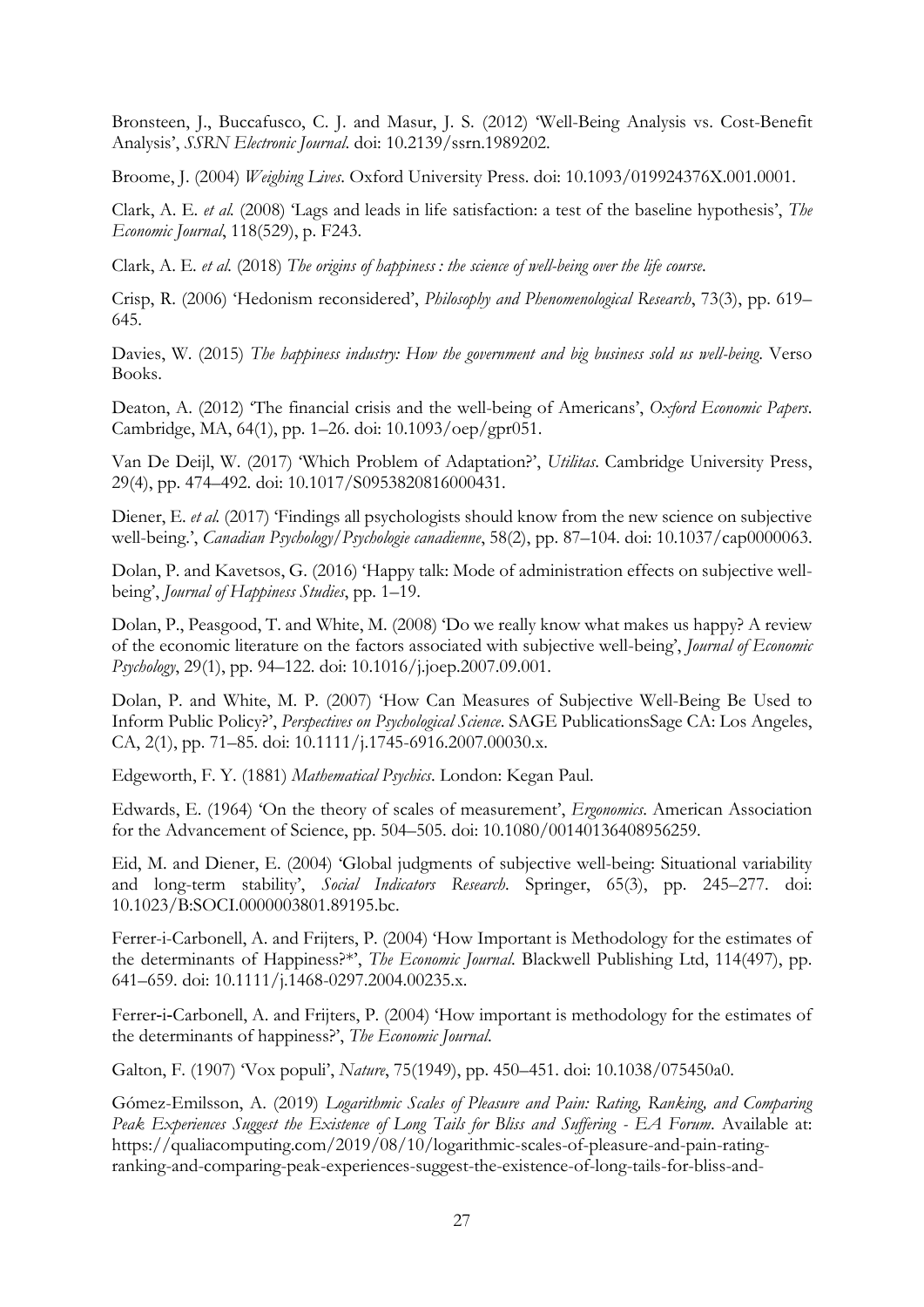suffering/ (Accessed: 21 September 2020).

Graham, L. and Oswald, A. J. (2010) 'Hedonic capital, adaptation and resilience', *Journal of Economic Behavior and Organization*. North-Holland, 76(2), pp. 372–384. doi: 10.1016/j.jebo.2010.07.003.

Grice, P. (1989) *Studies in the Way of Words*. Harvard University Press.

Harman, G. H. (1965) 'The Inference to the Best Explanation', *The Philosophical Review*. JSTOR, 74(1), p. 88. doi: 10.2307/2183532.

Hausman, D. M. (1995) 'The impossibility of interpersonal utility comparisons', *Mind*, 104(415), pp. 473–490.

Haybron, D. (2008) *The pursuit of unhappiness: The elusive psychology of well-being*. OUP.

Haybron, D. M. (2016) 'Mental State Approaches to Well-Being', in Adler, M. D. and Fleurbaey, M. (eds) *The Oxford Handbook of Well-Being and Public Policy*. Oxford University Press. doi: 10.1093/oxfordhb/9780199325818.013.11.

Heathwood, C. (2006) 'Desire satisfactionism and hedonism', *Philosophical Studies*, 128(3), pp. 539– 563. doi: 10.1007/s11098-004-7817-y.

Helliwell, J. *et al.* (2009) *International evidence on the social context of well-being*. w14720.

Helliwell, J., Bonikowska, A. and Shiplett, H. (2016) *Migration as a Test of the Happiness Set Point Hypothesis: Evidence from Immigration to Canada*. Cambridge, MA. doi: 10.3386/w22601.

Helliwell, J. F., Layard, R. and Sachs, J. (2017) *World happiness report 2017*. Sustainable Development Solutions Network.

Helliwell, J., Layard, R. and Sachs, J. (2017) *World Happiness Report 2017*.

Kahneman, D. *et al.* (2004) 'Toward national well-being accounts', in *American Economic Review*, pp. 429–434. doi: 10.1257/0002828041301713.

Kaiser, C. and Vendrik, M. (2020) *How threatening are transformations of happiness scales…*. 2020–19.

King, G. *et al.* (2004) 'Enhancing the Validity and Cross-cultural Comparability of Measurement in Survey Research', *American Political Science Review*, 98.

Kristoffersen, I. (2011) *The Subjective Wellbeing Scale: How Reasonable is the Cardinality Assumption?*, *Economics Discussion / Working Papers*. The University of Western Australia, Department of Economics.

Kristoffersen, I. (2017) 'The Metrics of Subjective Wellbeing Data: An Empirical Evaluation of the Ordinal and Cardinal Comparability of Life Satisfaction Scores', *Social Indicators Research*. Springer Netherlands, 130(2), pp. 845–865. doi: 10.1007/s11205-015-1200-6.

Krueger, A. B. and Schkade, D. A. (2008) 'The reliability of subjective well-being measures', *Journal of Public Economics*. Elsevier, 92(8–9), pp. 1833–1845. doi: 10.1016/j.jpubeco.2007.12.015.

Lantz, B. (2013) *Equidistance of Likert-Type Scales and Validation of Inferential Methods Using Experiments and Simulations*, *Electronic Journal on Business Research Methods* .

Layard, R. (2003) 'Happiness: has social science a clue? Lecture 1: what is happiness? Are we getting happier?', in *Lionel Robbins memorial lecture series*.

Luhmann, M. *et al.* (2012) 'Subjective well-being and adaptation to life events: a meta-analysis.', *Journal of personality and social psychology*, 102(3), p. 592.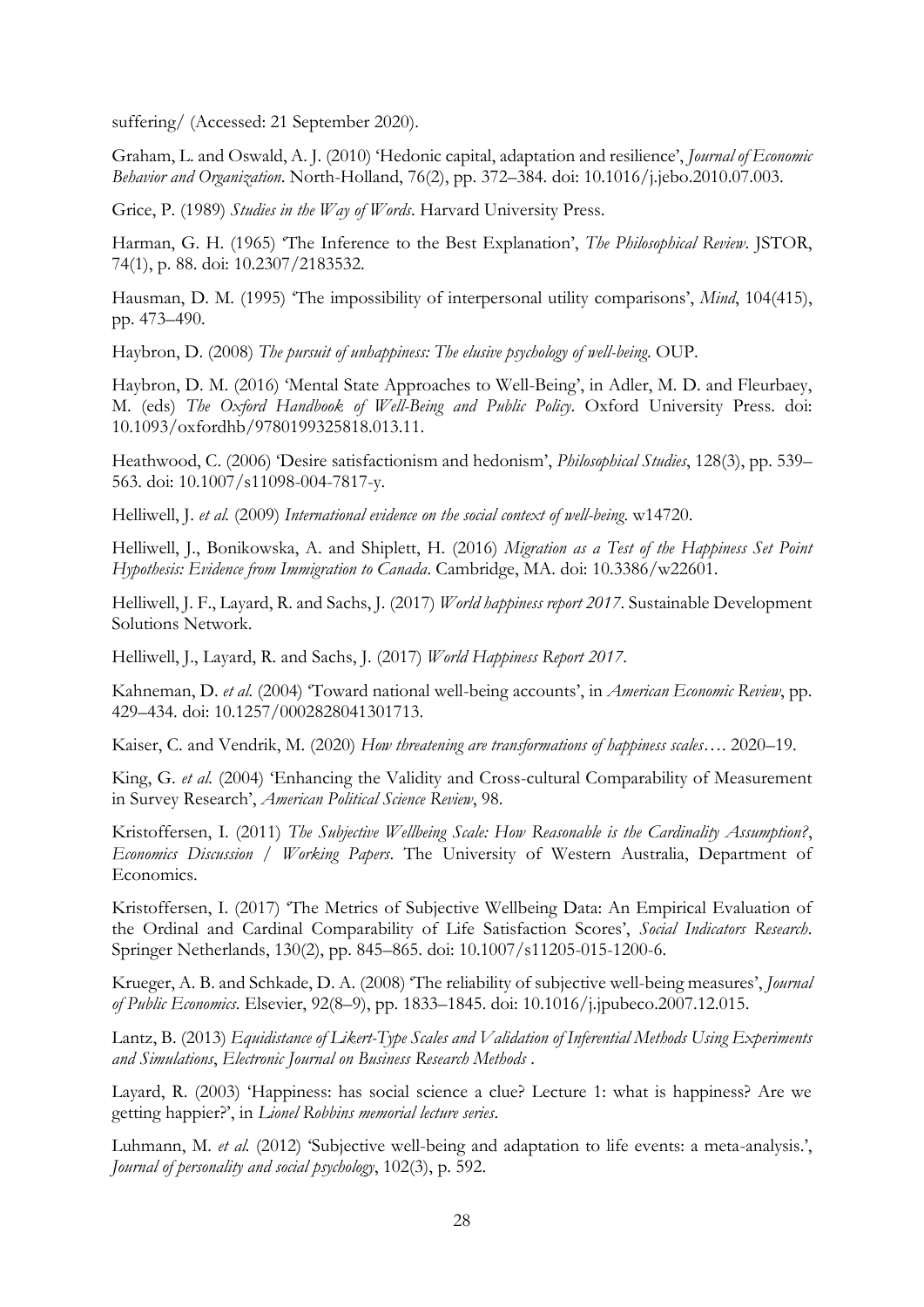Ng, Y. (1997) 'A case for happiness, cardinalism, and interpersonal comparability', *The Economic Journal*, 107(445), pp. 1848–1858.

Ng, Y. K. (1996) 'Happiness surveys: Some comparability issues and an exploratory survey based on just perceivable increments', *Social Indicators Research*. Springer Netherlands, pp. 1–27. doi: 10.1007/BF00293784.

Ng, Y. K. (2008) 'Happiness studies: Ways to improve comparability and some public policy implications', *Economic Record*. John Wiley & Sons, Ltd (10.1111), 84(265), pp. 253–266. doi: 10.1111/j.1475-4932.2008.00466.x.

Nozick, R. (1974) *Anarchy, state, and utopia*. New York: Basic Books.

Nussbaum, M. C. (2012) 'Who is the happy warrior? Philosophy, happiness research, and public policy', *International Review of Economics*. Springer-Verlag, 59(4), pp. 335–361. doi: 10.1007/s12232- 012-0168-7.

OECD (2013) *Guidelines on Measuring Subjective Well-being*. OECD Publishing. doi: 10.1787/9789264191655-en.

Oswald, A. J. (2008) 'On the curvature of the reporting function from objective reality to subjective feelings', *Economics Letters*, 100(3), pp. 369–372. doi: 10.1016/j.econlet.2008.02.032.

Oswald, A. J. and Powdthavee, N. (2008) 'Death, happiness, and the calculation of compensatory damages', *The Journal of Legal Studies*, 37(S2), p. S251.

Perez-Truglia, R. (2012) 'On the causes and consequences of hedonic adaptation', *Journal of Economic Psychology*, 33(6), pp. 1182–1192. doi: 10.1016/j.joep.2012.08.004.

Plunkett, D. (2015) 'Which Concepts Should We Use?: Metalinguistic Negotiations and The Methodology of Philosophy', *Inquiry (United Kingdom)*. Routledge, 58(7–8), pp. 828–874. doi: 10.1080/0020174X.2015.1080184.

Portugal, R. D. and Svaiter, B. F. (2011) 'Weber-Fechner law and the optimality of the logarithmic scale', *Minds and Machines*. Springer, 21(1), pp. 73–81. doi: 10.1007/s11023-010-9221-z.

van Praag, B. M. S. (1991) 'Ordinal and cardinal utility. An integration of the two dimensions of the welfare concept', *Journal of Econometrics*. North-Holland, 50(1–2), pp. 69–89. doi: 10.1016/0304- 4076(91)90090-Z.

Prati, A. and Senik, C. (2020) *Feeling good or feeling better?*, *Working Papers*. 13166. HAL.

Schelling, T. C. . (1960) *The strategy of conflict*. Massachusetts: Harvard University Press.

Schimmack, U. and Oishi, S. (2005) 'The influence of chronically and temporarily accessible information on life satisfaction judgments', *Journal of Personality and Social Psychology*, 89(3), pp. 395– 406. doi: 10.1037/0022-3514.89.3.395.

Schwarz, N. (1995) 'What Respondents Learn from Questionnaires: The Survey Interview and the Logic of Conversation', *International Statistical Review / Revue Internationale de Statistique*, 63(2), p. 153. doi: 10.2307/1403610.

Schwarz, N. and Strack, F. (1999) 'Reports of subjective well-being: Judgmental processes and their methodological implications', *Well-being: The foundations of hedonic psychology*, 7, pp. 61–84.

Sen, A. (1987) *On Ethics and Economics*. Oxford.

Steffel, M. and Oppenheimer, D. M. (2009) 'Happy by what standard? The role of interpersonal and intrapersonal comparisons in ratings of happiness', *Social Indicators Research*. Springer, 92(1), pp.